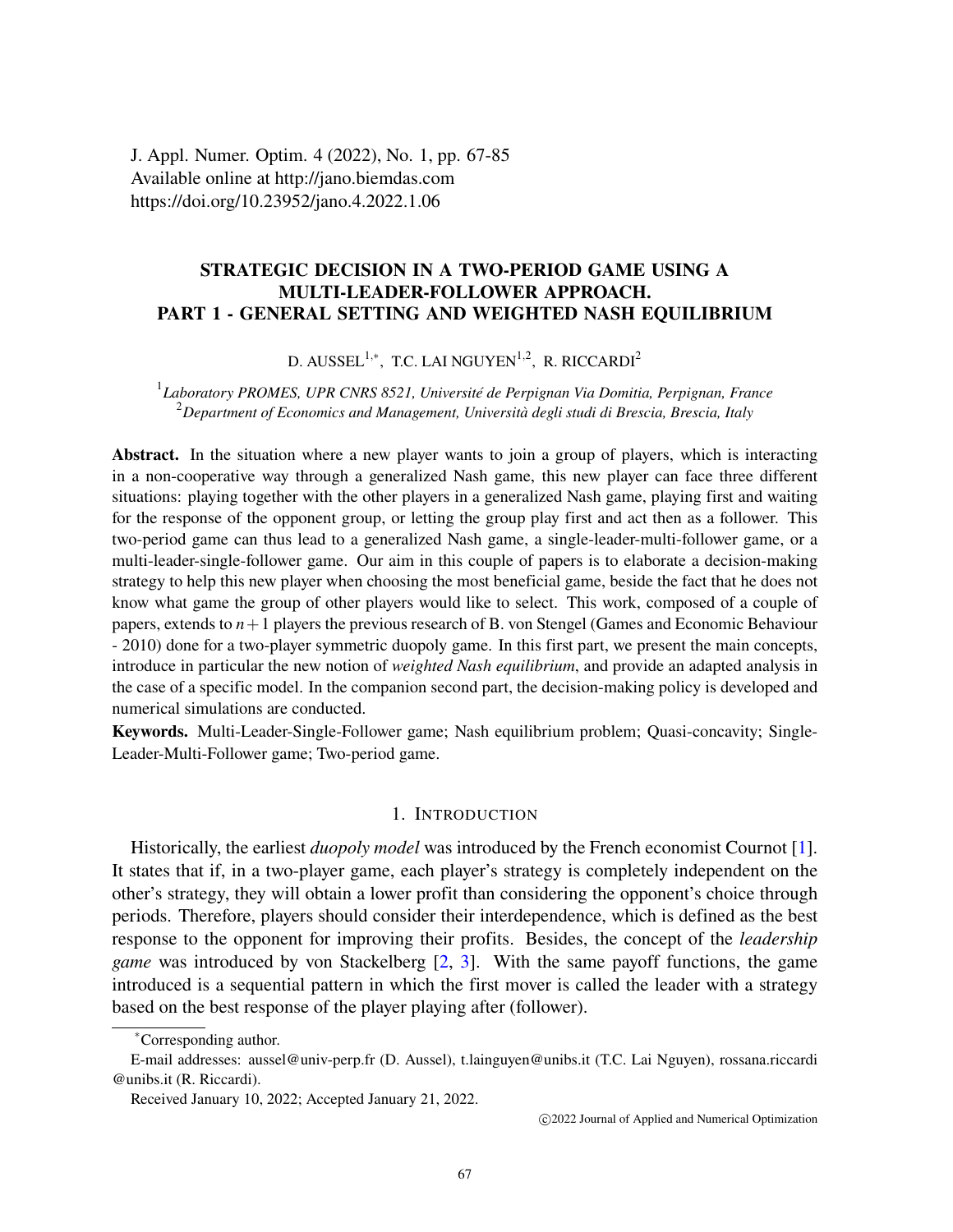Many recent papers show that in order to solve *sequential games* they have to consider an endogenous timing problem. This is important because it determines the role of players being leaders or followers based on the time they join the game or make their decisions. For instance, in [\[4,](#page-18-3) [5\]](#page-18-4), the authors compared explicitly the follower payoff to the payoff the player would obtain as a leader in sequential play or as Nash player in simultaneous play. In von Stengel [\[6\]](#page-18-5), the leader and follower payoffs in a duopoly game, whose payoff arises in sequential play, are compared with the Nash payoff in simultaneous play. If the game is symmetric, it will admit a unique symmetrical equilibrium and each player's payoff is monotonic in the opponent's choice along with their own best reply function.

In this work, the authors develop von Stengel's idea for the scheme of multi-leader-follower games in order to analyse non-cooperative/hierarchical games between  $n + 1$  players. More precisely, we intend to evaluate the gap of payoff of a player between two possible models. On one hand, a non-cooperative model in which this player is one of the players of a Nash game (one-level game). On the other hand, a bi-level game in which this player plays the role of a common follower or common leader.

By defining this model as a two-period game, we have that, similarly to [\[6\]](#page-18-5), two situations may occur: sequential play and simultaneous play. Apart from the order of play, we distinguish two types of players: one is a group of *n* players, and the other is the  $(n+1)$ <sup>th</sup> independent player. Here, there appears three specific cases that are:

- Generalized Nash equilibrium problem (GNEP) for  $n+1$  players, together giving the strategy in same phase/period;
- Multi-leader-single-follower game (MLSF): the group of *n* players choose period 1 to play and the  $(n+1)$ <sup>th</sup> player chooses period 2;
- Single-leader-multi-follower (SLMF) game when the  $(n+1)$ <sup>th</sup> player chooses to play in period 1 and becomes the leader while the rival group plays in the other period.

Based on this, possible outcomes for the payoff of the  $(n+1)$ <sup>th</sup> player have been studied. The aim is to propose a decision-making policy in order to advice the new player in taking a strategy to play in period 1 or 2 by which it generates the above three situations (SLMF, GNEP, and MLSF). Of course, this strategic decision of player  $n+1$  must be chosen without knowing which period the group of *n* players will prefer to play. The problem examined here is not only controlled by the endogenous timing factor (meaning that the chronological order of the strategy also affects the outcome of the player) but also the predicted choice between one-level Nash and bi-level game. Different from von Stengel's orientation, which only focuses on the behaviour of the follower (due to the symmetry), we try to clarify the possibilities of the  $(n+1)$ <sup>th</sup> player depending on the situations. Player  $n+1$ , indeed, can not influence the strategy of the group of other *n* players, but by choosing to play in first or second period he is able to change the nature of the game that becomes SLMF, MLSF, or GNEP for improving further his own payoff.

In order to present the obtained results in a systematic way, we divide the paper into two parts. In Part 1, we define the general settings, we provide a classification of decisions for player  $n+1$ , and moreover we introduce the new concept of weighted generalized Nash equilibrium, a notion which allows us to obtain the uniqueness of generalized Nash equilibrium under mild hypotheses. Part 2 is devoted to the study of a particular setting, where the utility function is a concave quadratic function, and the constraint set is defined by inequalities. In this context, a complete decision-making policy is developed.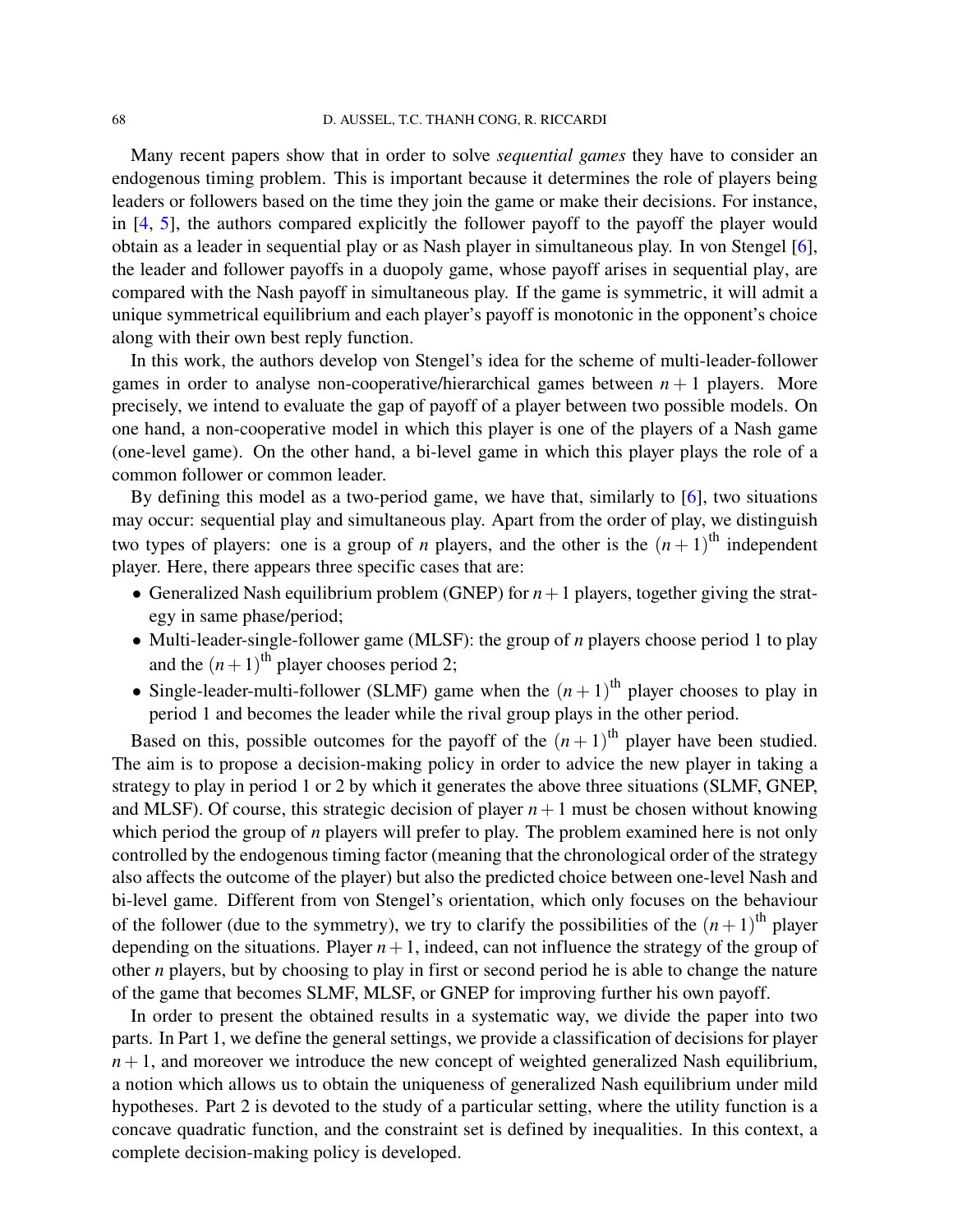Part 1 is organized as follows. In Section [2,](#page-2-0) the problem setting and the decisions concepts are introduced. In Section [3,](#page-8-0) the notion of the weighted generalized Nash equilibrium problem is defined, and the relationship between equilibria in the GNEP and the weighted GNEP is studied. Finally, we analyse the first properties of the weighted multi-leader-follower exchange models.

#### 2. PROBLEM SETTING

<span id="page-2-0"></span>The general setting of this section is as follows: while *n* players are interacting in a noncooperative way, thus playing a generalized Nash game, an  $(n+1)$ <sup>th</sup> player wants to enter the game. Nevertheless, in this asymmetric situation, this new player faces several possibilities to inter-operate with the group of *n* players. The game can be analysed in strategic form as a leadership game where players commit to a strategy without knowing what the other players will choose. Then, we have a sequential game with a leader-follower approach.

2.1. **Multi-leader-follower models in two-period game context.** Our aim is here to consider the asymmetric situation, where a player, called here player  $n + 1$ , plans to start a noncooperative interaction with a group of *n* players already playing a generalized Nash game between them.

Thus there are three different possible interactions: of course the more "natural" is that player  $n+1$  is inserted into the generalized Nash game with the other *n* players. This new  $(n+1)$ player generalized Nash game would generate Nash payoffs for all *n*+1 players including player  $(n+1)$ 's. But the player  $n+1$  can also consider to have other hierarchical interactions with the group of *n* players. Indeed, he can have a position of *sole leader* in SLMF or a position of *single follower* in a MLSF. In the first case, it means that he will "play first" and that the group of *n* players will play a GNEP, which is therefore parametrized by the decision of player  $n+1$  (in the objective functions and/or in the constraint sets). This conducts to a result that player  $n+1$  will gain a *leader payoff* while others' will obtain the *follower payoffs*. In the second case, the group of *n* players will play a GNEP game between them but in which the optimization problem of a member among *n* players will be actually connected to a bi-level problem. In particular, each member will maximize his payoff at the upper level constrained by a lower-level optimization problem of player *n*+1. Player *n*+1 thus receives a *follower payoff* comparing to *leader payoffs* of others, and his optimization problems is parametrized by *n* players' decision.

Now the decision to follow one of these three possible interaction models will be made by a "two-step process". The group of *n* players and player  $n+1$  will simultaneously declare if they want to play as leader (period 1) or as follower (period 2). There are thus four possible combinations that lead to the three mentioned models.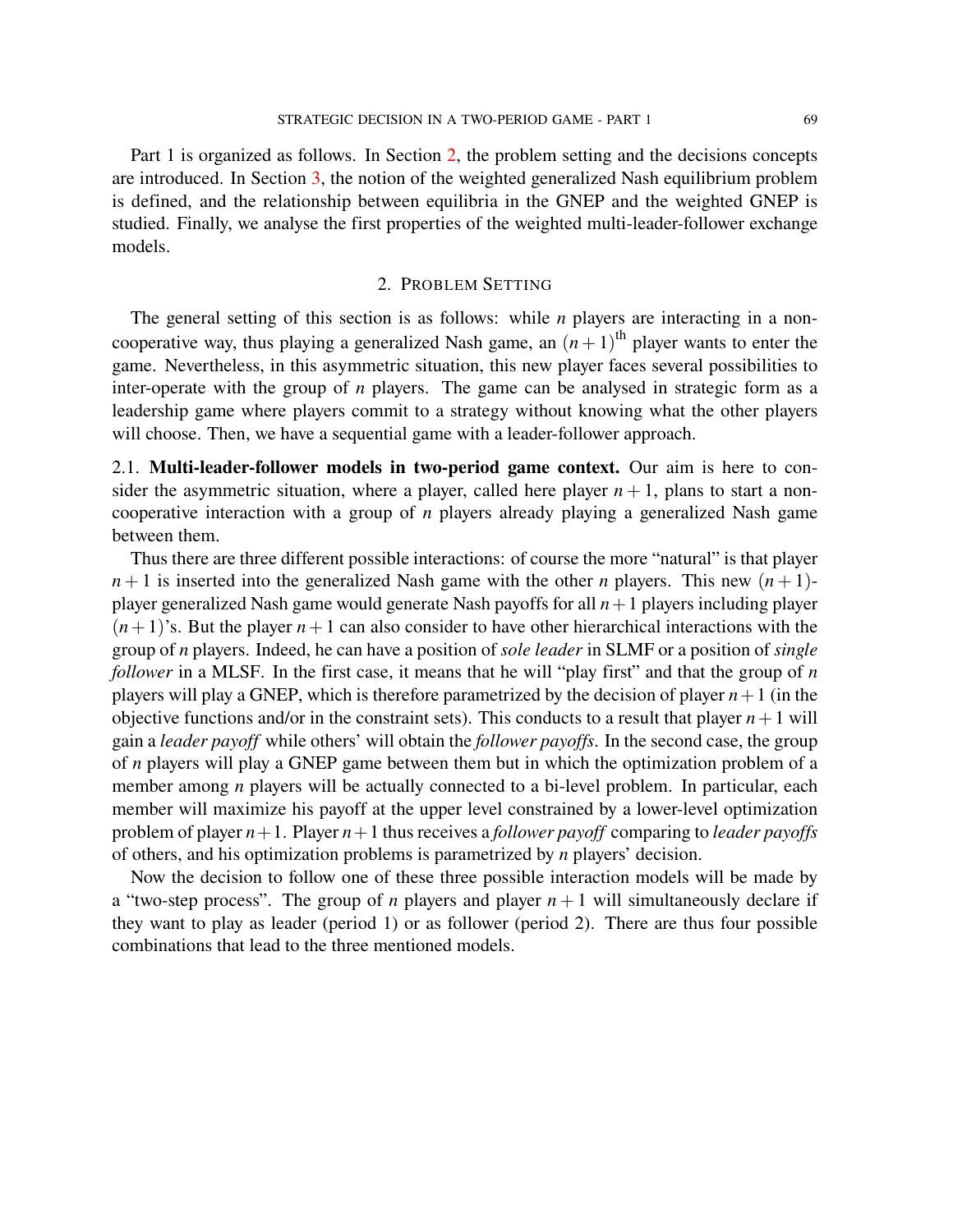| New player $n+1$<br>The <i>n</i> players        | Single Leader<br>(plays in period 1) | Single Follower<br>(plays in period 2) |
|-------------------------------------------------|--------------------------------------|----------------------------------------|
| Multiple Leaders<br>(play in period $1$ )       | $GNEP_{n+1}$                         | $MLSF_{n+1}$                           |
| <b>Multiple Followers</b><br>(play in period 2) | $SLMF_{n+1}$                         | $GNEP_{n+1}$                           |

TABLE 1. Description for the situations of  $(n+1)$ -player games.

Clearly, in the table, it is indifferent to have both choosing "leader" or both choosing "follower" and these two situations will lead to the same generalized Nash game.

Let us now describe the game more in detail. So let us consider a market in which *q* commodities can be bought, and let  $\beta$  be a positive real number vector of  $\mathbb{R}^q$  representing a maximum initial endowment or a maximum exchange volume of the commodities on the market. Let us assume that, for any  $i = 1, ..., n + 1$ ,  $C_i \subset \mathbb{R}^q$  denotes the constraint strategy set of player *i* while the real valued function  $\theta_i$ , defined on  $\mathbb{R}^q \times \mathbb{R}^{nq}$  stands for his payoff function. Thus, the vector  $x_i \in C_i$  is the strategies vector for player *i*, while  $x_{-i}$  is the vector of the strategies of all players but excluding *i*. The notation  $C(\beta)$  will be used here to describe the common constraint set parametrized by the initial endowment  $\beta$  and shared by all the players. Three different models can be introduced as follows.

## *a*) **Single-leader-multi-follower game SLMF***n*+<sup>1</sup> (β ):

A single-leader-multi-follower game between  $n+1$  players (after the arrival of player  $n+1$ ) is defined as

$$
(\bar{P}(\beta)) \qquad \max_{x_{n+1}} \max_{x_1, \dots, x_n} \theta_{n+1}(x_{n+1}, x_{-(n+1)})
$$
  
s.t. 
$$
\begin{cases} x_{n+1} \in C_{n+1}, \\ (x_1, \dots, x_n) \in Eq(\beta - x_{n+1}), \end{cases}
$$

where  $Eq(\beta - x_{n+1})$  is the set of generalized Nash equilibria of the *n*-player GNEP<sub>*n*</sub>( $\beta$  –  $(x_{n+1})$  defined by

$$
\forall i = 1, \dots, n, \ \left(\bar{P}_i(\beta - x_{n+1})\right) \qquad \max_{x_i} \theta_i(x_i, x_{-i})
$$
  
s.t. 
$$
\begin{cases} x_i \in C_i, \\ (x_1, \dots, x_{n+1}) \in C(\beta). \end{cases}
$$

Note that this problem will be well-posed only if for each possible value of  $x_{n+1}$  the equilibrium problem  $\text{GNEP}_n(\beta - x_{n+1})$  admits at least an equilibrium. It will be the case if, for example, the subsets  $C_i$ ,  $i = 1, ..., n$  are non-empty, convex compact, the functions  $\theta_i$  are quasi-concave with regard to  $x_i$  and continuous on  $\mathbb{R}^{(n+1)q}$  and, for any  $x_{n+1} \in C_{n+1}$ , the subset  $C(\beta)$  is non-empty convex and compact (see, e.g., [\[7\]](#page-18-6)). In the case of several possible equilibria, a choice must be done by the leader (player  $n+1$ ): optimistic, pessimistic or selection approach and the "max" formulation adapted accordingly (see, e.g., [\[8,](#page-18-7) [9\]](#page-18-8)). *xn*+<sup>1</sup>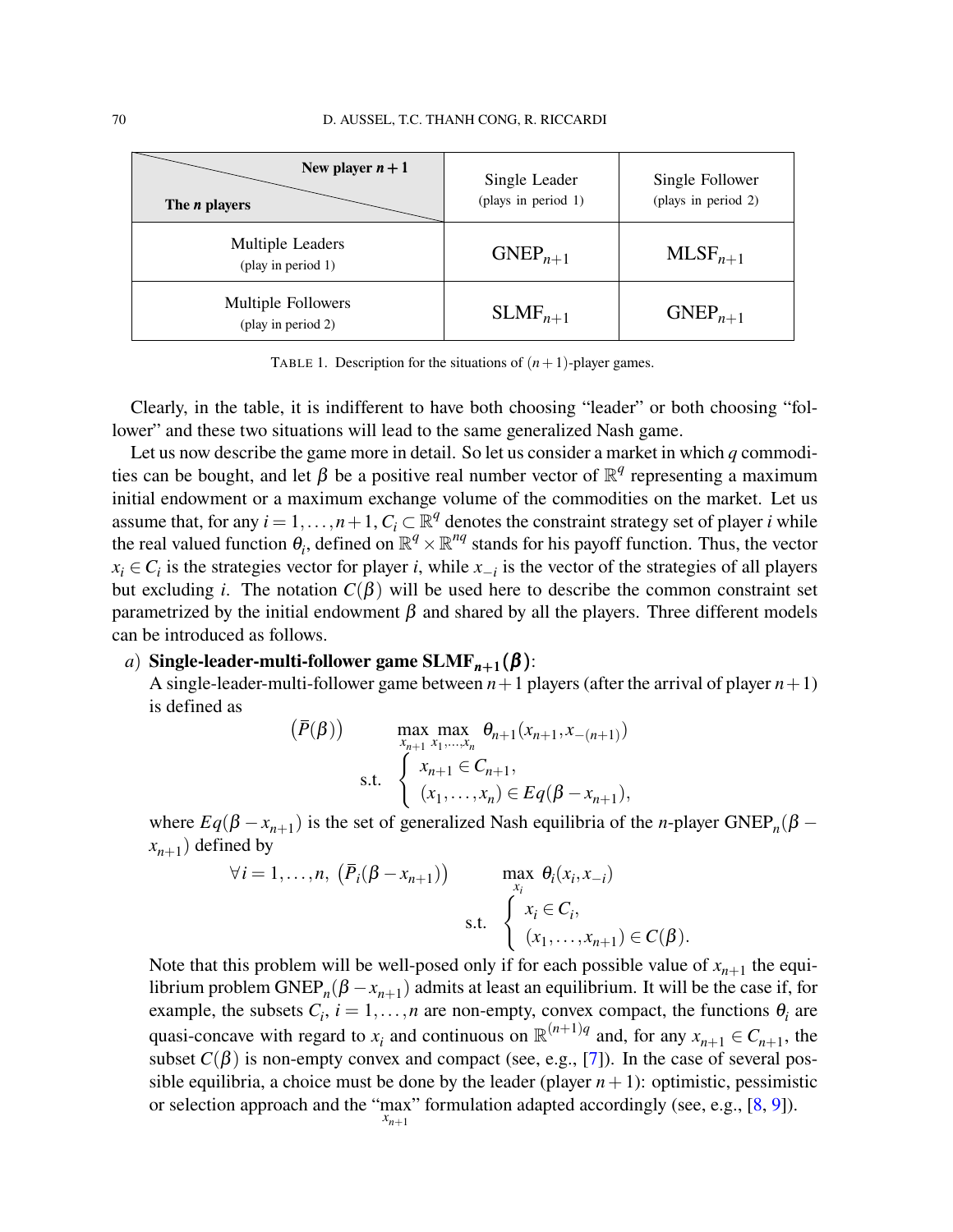## *b*) **Generalized Nash equilibrium problem**  $\text{GNEP}_{n+1}(\beta)$ **:**

A generalized Nash game between  $n+1$  players (after the arrival of player  $n+1$ ) is defined as

$$
\forall i = 1, \dots, n+1, \; (\widetilde{P}_i(\beta)) \qquad \max_{x_i} \theta_i(x_i, x_{-i})
$$
  
s.t. 
$$
\begin{cases} x_i \in C_i, \\ (x_1, \dots, x_{n+1}) \in C(\beta). \end{cases}
$$

## *c*) **Multi-leader-single-follower game MLSF***n*+<sup>1</sup> (β ):

A multi-leader-single-follower game between  $n+1$  players (after the arrival of player  $n+1$ ) is defined by

$$
\forall i = 1,...,n, \ (\hat{P}_i(\beta)) \qquad \max_{x_i} \theta_i(x_i, x_{-i})
$$
  
s.t. 
$$
\begin{cases} x_i \in C_i, \\ x_{n+1} \text{ is the unique solution of the} \\ \text{optimization problem } (\hat{P}(\beta, x_1,...,x_n)), \end{cases}
$$

where

$$
(\widehat{P}(\beta, x_1, ..., x_n)) \qquad \max_{x_{n+1}} \theta_{n+1}(x_{n+1}, x_{-(n+1)})
$$
  
s.t. 
$$
\begin{cases} x_{n+1} \in C_{n+1}, \\ (x_1, ..., x_{n+1}) \in C(\beta). \end{cases}
$$

Regarding the well-posedness, problem  $MLSF_{n+1}(\beta)$  is well-defined if, for any  $(x_1,...,x_n) \in$  $\prod_{i=1}^{n} C_i$ , the lower level problem  $(\widehat{P}(\beta, x_1, \ldots, x_n))$  admits a unique solution. It will be the case if, for example, function  $\theta_{n+1}$  is strictly quasi-concave upper semi-continuous with regard to variable  $x_{n+1}$  and the subsets  $C_{n+1}$  and  $C(\beta)$  are non-empty convex and compact; or  $\theta_{n+1}$  can be even strongly concave to drop the compactness of constraint set. This uniqueness assumption avoids to deal with the intrinsic ambiguity of multi-leader-follower games coming from the fact that the different leaders can consider different optimum of the lower level problem.

The interested reader can refer to [\[10,](#page-18-9) [11,](#page-18-10) [12,](#page-18-11) [13\]](#page-18-12) for more information about Nash games and multi-leader-follower games.

All along the work we will make the following assumptions.

<span id="page-4-0"></span>**Assumption 2.1** (*Well-posedness assumption*)**.** For the considered maximum exchange volume β, each of the three problems  $SLMF_{n+1}(\beta)$ ,  $GNEP_{n+1}(\beta)$ , and  $MLSF_{n+1}(\beta)$  are assumed to be well-posed, which are

- *a*) for each possible value of  $x_{n+1}$  the equilibrium problem  $\text{GNEP}_n(\beta x_{n+1})$  admits at least an equilibrium;
- *b*)  $\text{GNEP}_{n+1}(\beta)$  admits at least a generalized Nash equilibrium;
- *c*) for any  $(x_1, ..., x_n) \in \prod_{i=1}^n C_i$ , the lower level problem  $(\widehat{P}(\beta, x_1, ..., x_n))$  admits a unique solution.

Sufficient conditions for the well-posedness of  $SLMF_{n+1}(\beta)$  and  $MLSF_{n+1}(\beta)$  have been given above. Note that the uniqueness assumption *c*) is important for the well-posedness of model  $MLSF_{n+1}(\beta)$  since it allows to avoid a classical ambiguity of these models. Indeed, without this uniqueness hypothesis, one can face the unacceptable situation where the different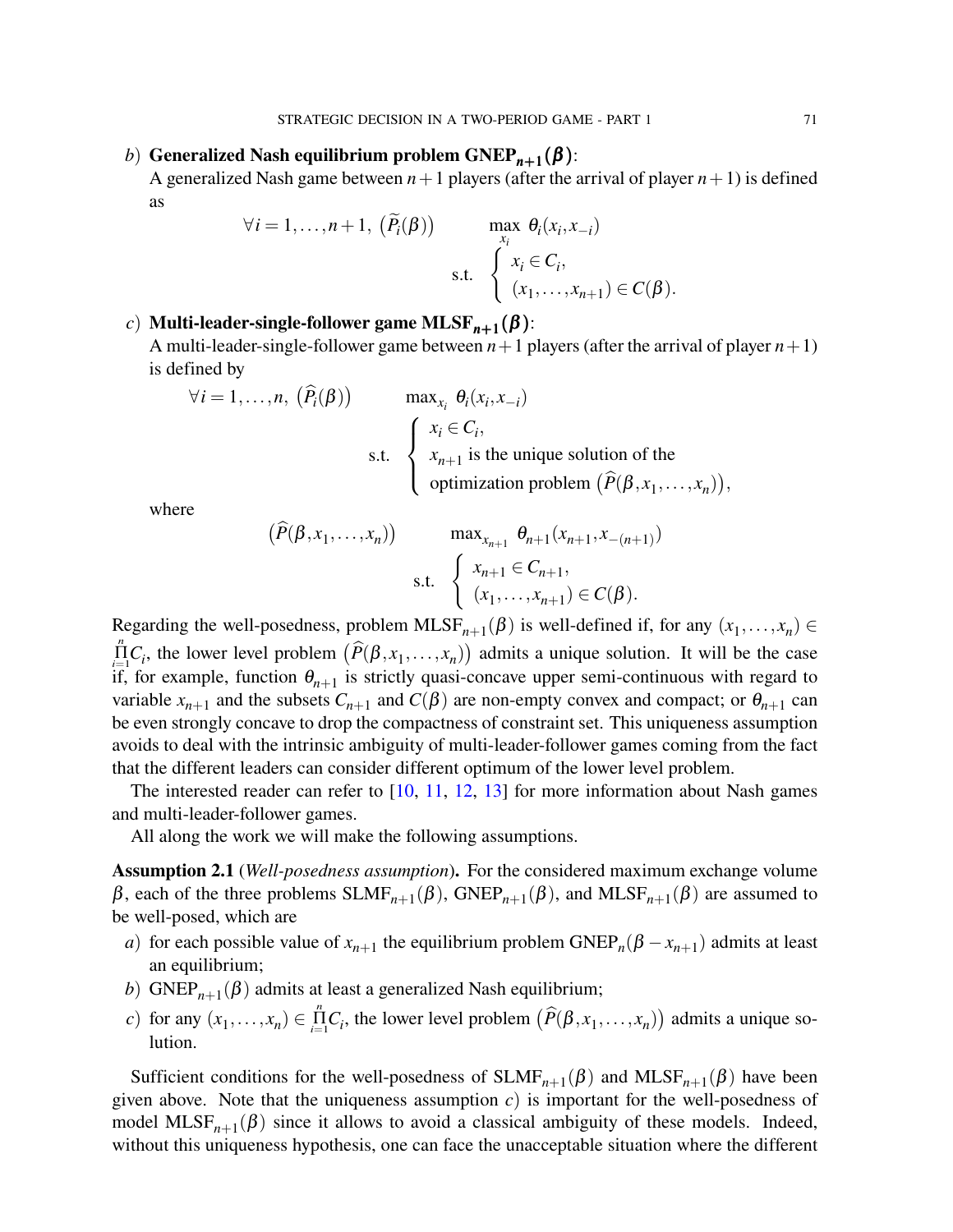leaders consider different solutions of the lower problem. It is well-known that when considering a SLMF a selection process can be implemented to obtain artificially this uniqueness of the follower response (see, e.g.,  $[10]$ ). Nevertheless, this is not possible in the case of MLSF since each leader can decide about his own selection process thus leading to a possible equilibrium in terms of the leader variables but corresponding to different conjectures of the follower's response (see, e.g., [\[14,](#page-18-13) [15\]](#page-18-14)).

<span id="page-5-0"></span>**Assumption 2.2** (*Uniqueness assumption*). For the considered maximum exchange volume  $\beta$ , each of the three problems  $SLMF_{n+1}(\beta)$ ,  $GNEP_{n+1}(\beta)$ , and  $MLSF_{n+1}(\beta)$  admits at most a solution  $\bar{x} = (\bar{x}_1, ..., \bar{x}_{n+1}).$ 

Knowing that it is quite difficult to ensure the uniqueness of equilibrium of a GNEP, the *uniqueness assumption* appears to be quite restrictive. Nevertheless, as it will be seen in the forthcoming Section [3,](#page-8-0) for the case of "bounded strategies", this uniqueness assumption will be fulfilled under a mild assumption thanks to the concept of the weighted generalized Nash equilibrium.

Thus, the question which we want to address is the following. Taking into account some information that player  $n + 1$  has collected from the former GNEP<sub>n</sub> game that the group of *n* players was having, and with player  $n+1$  not knowing what will be the choice of this group, what is the *more advantageous* choice for player  $n+1$ ? Our aim in the forthcoming section is to define these notions and to provide some sufficient conditions under which such *better* strategy is possible.

2.2. **Decision concepts.** In endogenous timing problems, the order of playing determines the difference in the player's benefit. An endogenous game is a game in which a leader and a follower arise spontaneously as a consequence of each player attempting to maximize their payoffs. Considering the ability to choose a specific moment to devise a strategy is called a decision. Both leader and follower may prefer to adopt sequential roles rather than engage in simultaneous competition in case that the sequential competition may bring them a higher payoff. There is no conflict over who moves first. In any case, player  $n+1$  has the right to make a move in period 1 or 2 pro-actively and autonomously, just like the group of *n* players. Such these games, as mentioned, are said to exhibit endogenous timing behaviour because the roles of first and second movers are formed naturally from attempting to optimize their benefit, rather than being assigned exogenously by an existing rule.

Before entering into further details, under Assumption [2.1](#page-4-0) and Assumption [2.2,](#page-5-0) let us introduce some notations concerning the payoffs of player  $n+1$ :

- $P^L_n$  $p_{n+1}^L$  : optimal payoff of player  $n+1$  in role of a leader in  $\text{SLMF}_{n+1}(\beta)$  that is  $P_n^L$  $p_{n+1}^L$  is optimal value of problem  $(\bar{P}(\beta))$ ;
- $P_{n-}^G$  $p_{n+1}^G$ : optimal payoff of player  $n+1$  in role of a player in  $\text{GNEP}_{n+1}(\beta)$  that is  $P_{n+1}^G =$  $\theta_{n+1}(\bar{x}_{n+1}, \bar{x}_{-(n+1)})$  where  $(\bar{x}_{n+1}, \bar{x}_{-(n+1)})$  is the unique equilibrium of GNEP<sub>*n*+1</sub>( $\beta$ );
- $P_{n}^{\bar{F}}$  $p_{n+1}^F$ : optimal payoff of player  $n+1$  in role of a follower in MLSF<sub>n+1</sub>( $\beta$ ) that is  $P_{n+1}^F$  =  $\theta_{n+1} = (\bar{x}_{n+1}, \bar{x}_{-(n+1)})$  where  $\bar{x}_{-(n+1)}$  is the unique equilibrium of MLSF<sub>n+1</sub>( $\beta$ ) and  $\bar{x}_{n+1}$  is the associated solution of  $(\hat{P}(\beta, \bar{x}_{-(n+1)}));$
- $P_{n-}^m$  $p_{n+1}^m$ : lowest payoff of player *i* between the three payoffs  $P_{n+1}^L$  $P_{n+1}^L$ ,  $P_{n-1}^G$  $P_{n+1}^G$  and  $P_{n}^F$  $p_{n+1}^r$ , therefore  $P_{n+1}^m = \min_{\kappa \in \{L, G, F\}}$  $P_{n+1}^{\kappa}$ ;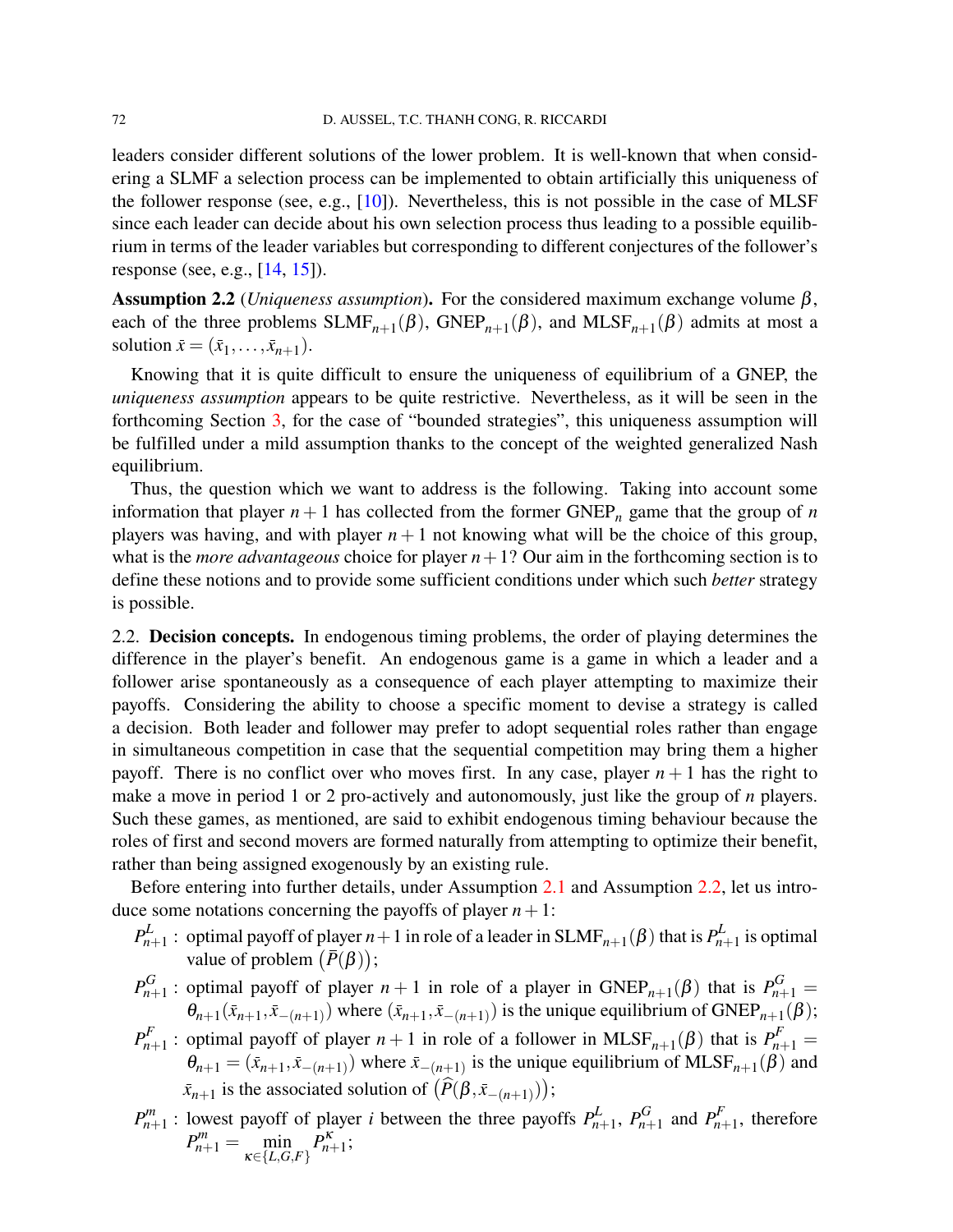$$
P_{n+1}^M
$$
: highest payoff of player *i* between the three payoffs  $P_{n+1}^L$ ,  $P_{n+1}^G$  and  $P_i^F$ , and thus  $P_{n+1}^M = \max_{\kappa \in \{L, G, F\}} P_{n+1}^{\kappa}$ .

Notice that, *P L*  $P_{n+1}^L$ ,  $P_{n-1}^G$  $p_{n+1}^G$ , and  $P_{n}^F$  $n_{n+1}^r$  represent 3 different payoffs coming from distinct games. They are not related to each other and depend on the period that player  $n + 1$  takes. Based on these payoffs, let us now describe the meaning of *favourable strategies*.

<span id="page-6-2"></span>**Definition 2.1.** Let us assume that player  $n+1$  took a decision (either to play period 1 or to play period 2) which generates a payment *Pn*+<sup>1</sup> . This decision is said to be

- *i*) a *safe strategy* for player  $n+1$  if  $P_{n+1}^m < P_{n+1}$ ;
- *ii*) an *optimal strategy* for player  $n+1$  if  $P_{m+1}^m < P_{n+1} = P_{n+1}^M$  $\frac{m}{n+1}$ ;
- *iii*) a *neutral strategy* for player  $n+1$  if  $P_{n+1} = P_{n+1}^m \leq P_{n+1}^M$ р/И<br>n+1·

Let us illustrate the three above definitions. A safe strategy is a strategy such that when applied, allows the player to avoid getting the lowest payoff and keeps the chance to gain the maximum without having to know about the others' decision. The term "lowest" here has to be understood in the sense of *lowest among three optimal payoffs in the three types of game*. The player's payoff can reach the maximum or not. Nevertheless, even though the best situation which is maximum can not occur, player  $n+1$  is at least able to avoid the worst situation and to "feel safe". The fear that one player would get the lowest payoff reflects risk-aversion mentality of players. The lowest payoff is not necessarily a bad result, but the player could be "unsatisfied" if it is the smallest of the possible outcomes the player could reach. Therefore, the so-called "safe", which is based on a risk scale, comes from optimizing what a player can achieve.

Suppose now that player  $n+1$  possesses a strategy which guarantees the maximum payoff, that is  $P_{n+1} = P_{n+1}^M$  $P_{n+1}^M$ . Two cases can occur: if  $P_{n+1} > P_{n+1}^M$  $p_{n+1}^m$ , then the decision will be an *optimal strategy*; otherwise  $P_{n+1} = P_{n+1}^m$  $p_{n+1}^m$ , which implies that  $P_{n+1}^m = P_{n+1}^M$  $p_{n+1}^M$  and then we have  $P_{n+1}^L =$  $P_{n+1}^G = P_{n}^F$  $n_{n+1}^r$ . The strategy is a *neutral one*.

<span id="page-6-1"></span>**Remark 2.1.** An optimal strategy is a safe strategy, but the reverse is not true. Although a neutral strategy is not the least, it is neither an optimal nor a safe strategy.

Let us assume, as a first step, that the three different payoffs  $P_h^L$  $P_{n+1}^L, P_{n}^F$  $p_{n+1}^F$ , and  $P_{n+1}^G$  $p_{n+1}^{\sigma}$  are known. Then proposition below describes some sufficient conditions for decision of player  $n+1$  to be safe or optimal strategy.

<span id="page-6-0"></span>**Proposition 2.1.** *Assume Assumption [2.1](#page-4-0) and Assumption [2.2.](#page-5-0) Then*

- *i*) If  $P_{n+1}^L > P_{n+1}^F$  and  $P_{n+1}^m \neq P_{n+1}^G$  $n_{n+1}^{\sigma}$ , then the safe strategy for the player is to play in period 1. *In addition, if*  $P_{n+1}^L = P_{n+1}^G$  $n_{n+1}^{\sigma}$ , then this safe strategy becomes optimal strategy.
- *ii*) *If*  $P_{n+1}^F > P_{n+1}^L$  *and*  $P_{n+1}^m \neq P_{n+1}^G$  $n_{n+1}^{\sigma}$ , then the safe strategy for the player is to play in period 2. *In addition, if*  $P_{n+1}^F=P_{n+1}^G$  $n_{n+1}^{\sigma}$ , then this safe strategy becomes optimal strategy.

*Proof.* Let us preliminarily list the possible strategies and payoff of player  $n + 1$ . Player  $n + 1$ has to decide if entering the game in period 1 or period 2, without knowing the strategy of the other *n* players. Let us, then, distinguish the different cases:

*a*) player  $n+1$  decides to enter the game in period 1. Then, the following two situations can occur: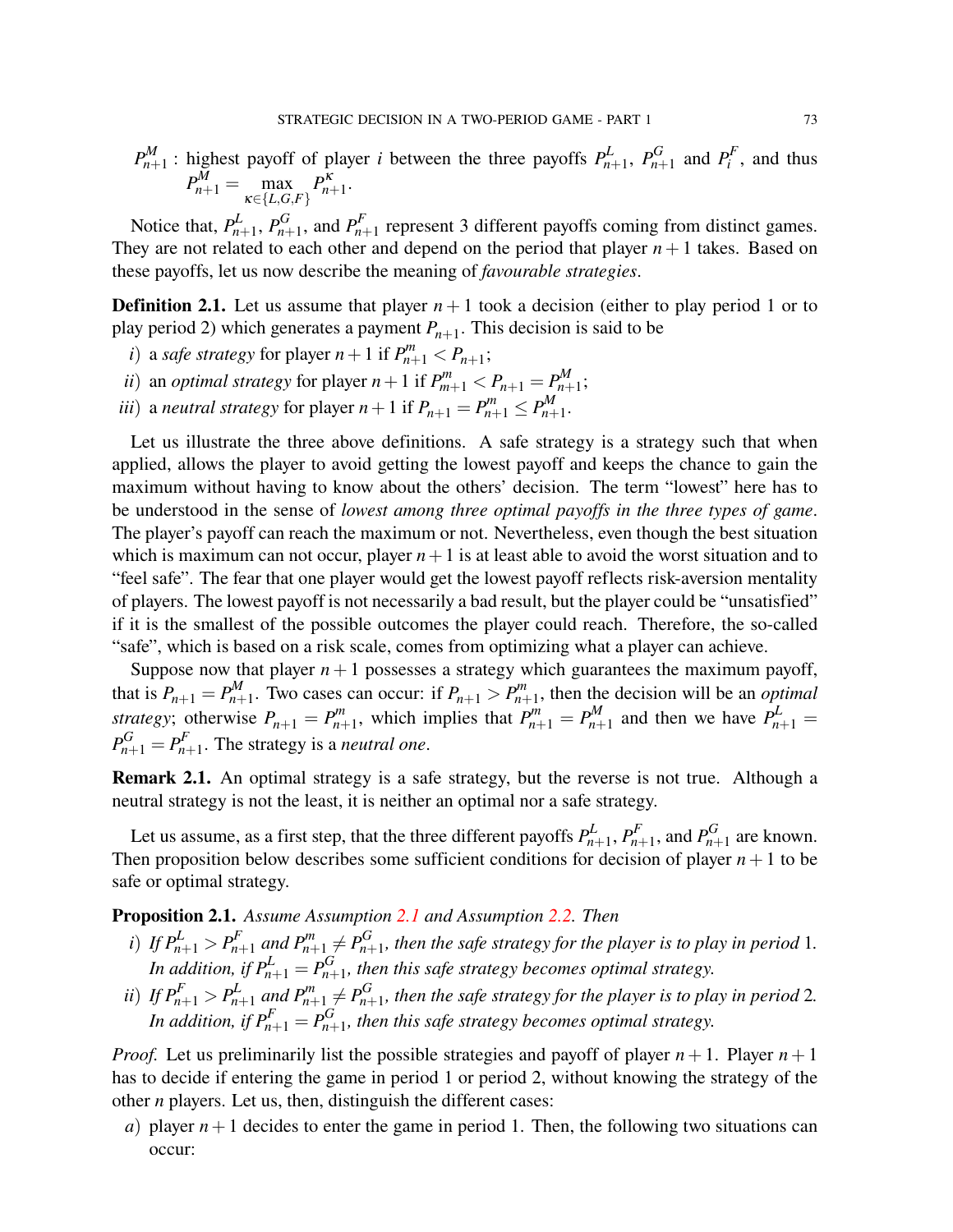- $a_1$ ) the other *n* players enter the game in period 1, then a GNEP<sub>*n*+1</sub>( $\beta$ ) will be performed and the payoff of player  $n+1$  will be  $P_{n+1}^G$  $_{n+1}^{0}$ ;
- $a_2$ ) the other *n* players enter the game in period 2, then a SLMF<sub>*n*+1</sub>( $\beta$ ) will be performed and the payoff of player  $n+1$  will be  $P_h^L$ ,*∟*<br>*n*+1・
- *b*) player  $n+1$  decides to enter the game in period 2. Then, the following two situations can occur:
	- $b_1$ ) the other *n* players enter the game in period 1, then a MLSF<sub>*n*+1</sub>( $\beta$ ) will be performed and the payoff of player  $n+1$  will be  $P_{n-1}^F$  $_{n+1}^{r}$ ;
	- $b_2$ ) the other *n* players enter the game in period 2, then a GNEP<sub>*n*+1</sub>( $\beta$ ) will be performed and the payoff of player  $n+1$  will be  $P_{n+1}^G$ ,<sub>տ</sub><br>*n*+1·

Now in case (*i*), since  $\min_{k \in \{L, G, F\}} P_{n+1}^k \neq P_{n+1}^G$  $P_{n+1}^G$  and  $P_{n+1}^L > P_{n+1}^F$  $n+1$ <sup>r</sup>, then

$$
\min_{k \in \{L, G, F\}} P_{n+1}^k = P_{n+1}^F
$$

and the only safe strategy for player  $n + 1$  is to play period 1. This strategy clearly becomes optimal if additionally  $P^L_{n+1} = P^G_{n+1}$ ,<sub>u</sub><br>*n*+1・

Symmetrically, in case (*ii*), since  $\min_{k \in \{L, G, F\}} P_{n+1}^k \neq P_{n+1}^G$  $P_{n+1}^G$  and  $P_{n+1}^F > P_{n+1}^L$  $n+1$ <sup>L</sup>, then  $\min_{k \in \{L, G, F\}} P_{n+1}^k = P_{n+1}^L$ ,*լ*<br>*n*+1·

Playing period 2 is thus the only safe strategy for player  $n+1$ , which becomes optimal if  $P_{n+1}^F =$  $P_{n-}^G$ *n*+1 . The contract of the contract of the contract of the contract of the contract of  $\Box$ 

The claim of Proposition [2.1](#page-6-0) can be illustrated by the following strategic tables.

| Player $n+1$<br>Group of <i>n</i> players | Period 1                         | Period 2    |
|-------------------------------------------|----------------------------------|-------------|
| Period 1                                  | $P_{n+1}^G$                      | $P_{n+1}^r$ |
| Period 2                                  | $P_{n+1}^{\scriptscriptstyle L}$ | $n+1$       |

TABLE 2. Playing in period 1 provides safe/optimal strategy to player  $n+1$ .

| Player $n+1$<br>Group of <i>n</i> players | Period 1             | Period <sub>2</sub> |
|-------------------------------------------|----------------------|---------------------|
| Period 1                                  | $P_{n+1}^G$          | $P_{n+1}^F$         |
| Period 2                                  | $P_{n+1}^{\text{L}}$ | $P_{n+1}^G$         |
|                                           |                      |                     |

TABLE 3. Playing in period 2 provides safe/optimal strategy to player  $n+1$ .

| Player $n+1$<br>Group of <i>n</i> players | Period 1                    | Period 2              |
|-------------------------------------------|-----------------------------|-----------------------|
| Period 1                                  | $P_{n+1}^G$                 | $P_{n+1}^F$<br>$\geq$ |
| Period 2                                  | $P_{n+1}^L$                 | $P_{n+1}^G$           |
| Additionally                              | $P_{n+1}^{L} > P_{n+1}^{F}$ |                       |

TABLE 4. Another case gaining safe/optimal strategy in period 1.

| Player $n+1$<br>Group of <i>n</i> players | Period 1                | Period 2         |
|-------------------------------------------|-------------------------|------------------|
| Period 1                                  | $P_{n+1}^G$             | $P_{n+1}^F$<br>≥ |
| Period 2                                  | $P_{n+1}^L$             | $P_{n+1}^G$      |
| Additionally                              | $P_{n+1}^L < P_{n+1}^F$ |                  |

TABLE 5. Another case gaining safe/optimal strategy in period 2.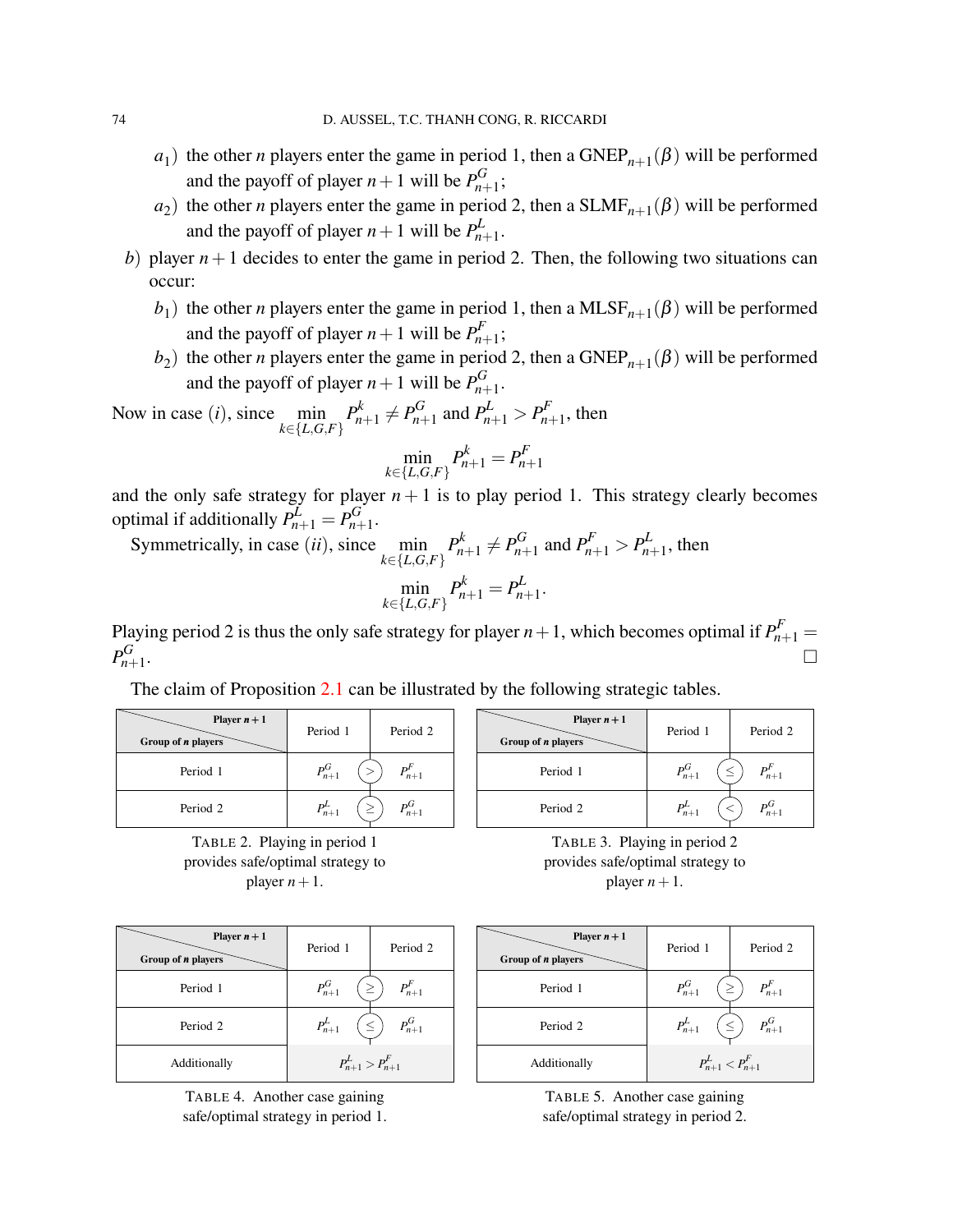Let us now introduce two last senses/understandings of *favourable strategies* for player  $n+1$ .

<span id="page-8-1"></span>**Definition 2.2.** Let us assume that player  $n+1$  took a decision (either to play period 1 or to play period 2) which generates a payment *Pn*+<sup>1</sup> . This decision is said to be

- *i*) *most beneficial* for player  $n+1$  if  $P_{n+1} = P_{n+1}^M$ p<sup>m</sup>,<br>n+1;
- *ii*) *lowest beneficial* for player  $n+1$  if  $P_{n+1} = P_{n+1}^m$  $n+n+1$ .

<span id="page-8-2"></span>**Remark 2.2.** If a decision of player  $n+1$  is at the same time the most and the lowest beneficial for player  $n+1$ , then any decision of this player is neutral.

As mentioned in Remark [2.1,](#page-6-1) if a player has a strategy which is optimal, safe or neutral, he can decide in which period (1 or 2) to play to optimize his payoff. Nevertheless, there are some cases in which we cannot provide a good-enough advice for the player since those cases can not guarantee to avoid the lowest payoff. Our aim is then to give as much information as possible to the player. If there is no knowledge about the best strategy to adopt, he can at least know which type of game he should take part in. If player  $n+1$  knows which period the other *n* players will enter in the game (in period 1 or 2), he can adopt a suitable strategy that maximizes his profit or at least avoids the worst payoff by choosing the appropriate game to play. The following proposition states the condition under which playing a SLMF, MLSF or GNEP game is the most or lowest beneficial strategies for player  $n+1$ . Following that, as a direct consequence of Definition [2.1,](#page-6-2) Definition [2.2,](#page-8-1) and Remark [2.2,](#page-8-2) one easily obtains the following conclusions.

## **Proposition 2.2.** *Assume Assumption [2.1](#page-4-0) and Assumption [2.2.](#page-5-0) Then,*

- *i*) *If*  $P_{n+1}^G < P_{n+1}^E \le P_{n+1}^L$  or  $P_{n+1}^G = P_{n+1}^F < P_n^L$  $p_{n+1}^{\mu}$ , then there exists at least a most bene*ficial game for player n* + 1 *that is* SLMF*n*+<sup>1</sup> (β) *and at least a lowest beneficial game*  $GNEP_{n+1}(\beta)$ .
- *ii*) *If*  $P_{n+1}^G < P_{n+1}^L \le P_{n+1}^F$  or  $P_{n+1}^G = P_{n+1}^L < P_{n+1}^F$ *n*+1 *, then there exists at least a most beneficial game for player n* + 1 *that is* MLSF*n*+<sup>1</sup> (β) *and at least a lowest beneficial game*  $GNEP_{n+1}(\beta)$ .
- *iii*) *If*  $P_{n+1}^G = P_{n+1}^F = P_n^L$  $\sum_{n+1}^{\mu}$ , then any decision of player  $n+1$  is neutral.

#### 3. A SELECTION PROCESS FOR BOUNDED STRATEGY MODELS

<span id="page-8-0"></span>One of the difficulties of the above presented models is that they required, for the wellposedness of models  $SLMF_{n+1}(\beta)$ ,  $GNEP_{n+1}(\beta)$ , and  $MLSF_{n+1}(\beta)$ , that the generalized Nash equilibrium problem considered in these models admits a unique equilibrium (see Assumption [2.2\)](#page-5-0). This hypothesis is known to be quite difficult to guarantee. We thus propose here an adaptation of the formulation for which this uniqueness hypothesis will be automatically satisfied. It consists of a selection process on the different possible generalized Nash equilibria. This selection of generalized Nash equilibrium will be based on specific forms of the constraints sets  $C_i$  and  $C(\beta)$  which correspond to the case of bounded strategy sets. Namely, for the rest of the content, we will assume as follows.

• For any  $i = 1, \ldots, n + 1$ , the constraint strategy set of player *i* is given by

$$
C_i := \prod_{l=1}^q \left[0, \overline{X}_{i,l}\right]
$$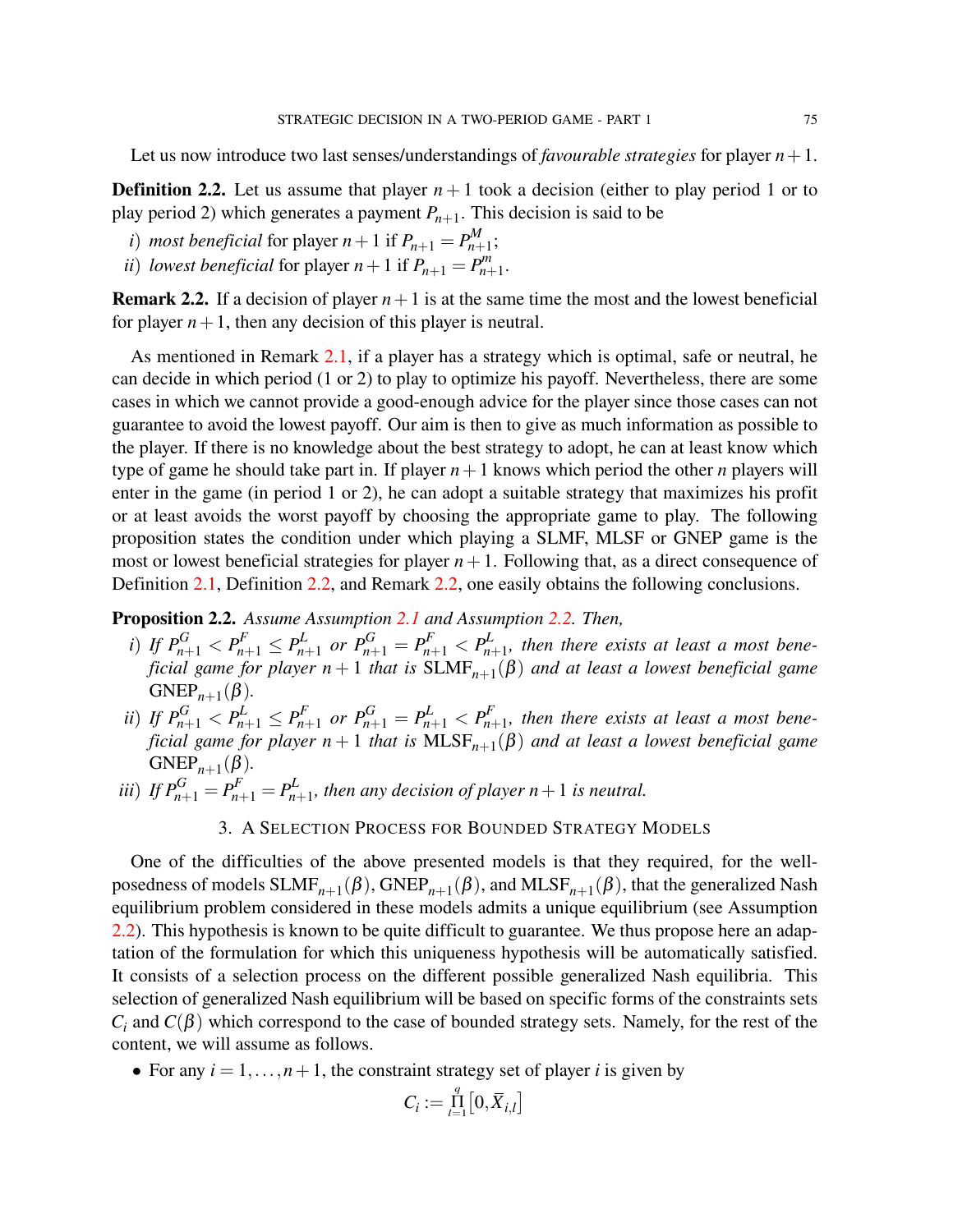where the consumption upper bound  $\overline{X}_{i,l}$  of player *i* for commodity *l* is such that  $0 < \overline{X}_{i,l}$  $\beta_l$ . Note that the right inequality expresses here that no player can act in a monopolistic way for commodity *l*.

• The common constraint set  $C(\beta)$  is given by

$$
C(\beta) := \left\{ (x_1, \ldots, x_{n+1}) \in \mathbb{R}^{(n+1)q} : \sum_{i=1}^{n+1} x_{i,l} \leq \beta_l, \ \forall l = 1, \ldots, q \right\},\
$$

where  $x_{i,l}$  stands for the quantity of commodity *l* consumed by player *i*, and the set  $C(\beta)$ , with  $\beta = (\beta_l)_l$ , defines the set of feasible consumption quantities for all commodities q and all players *i* taking into account that, for each commodity *l* the total consumption can not exceed the maximum available amount  $\beta_l$  of the commodity.

3.1. **Weighted Nash equilibrium.** Now the selection process between the different possible generalized Nash equilibria will be based on a "weights vector"  $(w_1, \ldots, w_{n+1})$  of the players and the associated new concept of *weighted Nash equilibrium*.

<span id="page-9-1"></span>**Definition 3.1** (Weighted constraint). Consider that  $n+1$  players are interacting on a market with a maximum exchange volume  $\beta \in \mathbb{R}^q$  such that, for any  $l = 1, ..., q$ ,  $\sum_{i=1}^{n+1} \overline{X}_{i,l} \neq \beta_l$ . Let  $\mathcal{W} = \{w_1, \dots, w_{n+1}\}\$  be a family of weights of the players satisfying

<span id="page-9-0"></span>for any 
$$
l
$$
  $\left\{\begin{array}{l}\text{for any } i, w_{i,l} \in \left[0, \frac{\bar{X}_{i,l}}{\left|\sum\limits_{i=1}^{n+1} \bar{X}_{i,l} - \beta_l\right|}\right[,\\ \text{and } \sum\limits_{i=1}^{n} w_{i,l} = 1.\end{array}\right. \tag{3.1}$ 

Then, for any *pre-booking vector*  $\delta \in [0, \beta_l]^q$ , the *weighted consumption bounds* of player  $i = 1, \ldots, n+1$  for commodity *l* is defined as follows:

• for a generalized Nash game between players  $\{1,\ldots,n\}$ , for any  $l=1,\ldots,q$ ,

$$
\overline{X}_{i,l}^{w}(n,\delta_{l}) = \overline{X}_{i,l} - w_{i,l} \max \left\{0, \left[\sum_{j=1}^{n} \overline{X}_{j,l} - (\beta_{l} - \delta_{l})\right]\right\}
$$
\n
$$
= \begin{cases}\n\overline{X}_{i,l} & \text{if } \sum_{j=1}^{n} \overline{X}_{j,l} \leq \beta_{l} - \delta_{l}, \\
\overline{X}_{i,l} - w_{i,l} \left[\sum_{j=1}^{n} \overline{X}_{j,l} - (\beta_{l} - \delta_{l})\right] & \text{otherwise};\n\end{cases}
$$

• for a generalized Nash game between players  $\{1,\ldots,n+1\}$ , for any  $l=1,\ldots,q$ ,

$$
\overline{X}_{i,l}^{w}(n+1,\delta_{l}) = \overline{X}_{i,l} - w_{i,l} \max \left\{0, \left[\sum_{j=1}^{n+1} \overline{X}_{j,l} - (\beta_{l} - \delta_{l})\right] \right\}
$$
\n
$$
= \begin{cases}\n\overline{X}_{i,l} & \text{if } \sum_{j=1}^{n+1} \overline{X}_{j,l} \leq \beta_{l} - \delta_{l}, \\
\overline{X}_{i,l} - w_{i,l} \left[\sum_{j=1}^{n+1} \overline{X}_{j,l} - (\beta_{l} - \delta_{l})\right] & \text{otherwise.} \n\end{cases}
$$

An economical interpretation of the weights  $w_i = (w_{i,l})$  is the following. Suppose that the players in the market of commodity *l* have different market shares. In this case, their power in negotiating the consumption quantities can reflect their market share, then  $(w_{i,l})$  can be interpreted as an evaluation in their power in negotiating while the pre-booking vector  $\delta = (\delta_l)_l$ stands for a part of the maximum exchange volume  $\beta = (\beta_l)_l$ , which has already been bought, for example, by player  $n+1$  in the  $SLMF_{n+1}(\beta)$ .

It can appear to be quite surprising that the weights  $w_{i,l}$  are assumed to satisfy the equality  $\sum_{i=1}^{n} w_{i,l} = 1$  and not equality  $\sum_{i=1}^{n+1} w_{i,l} = 1$ . This specific choice of the weights is motivated by the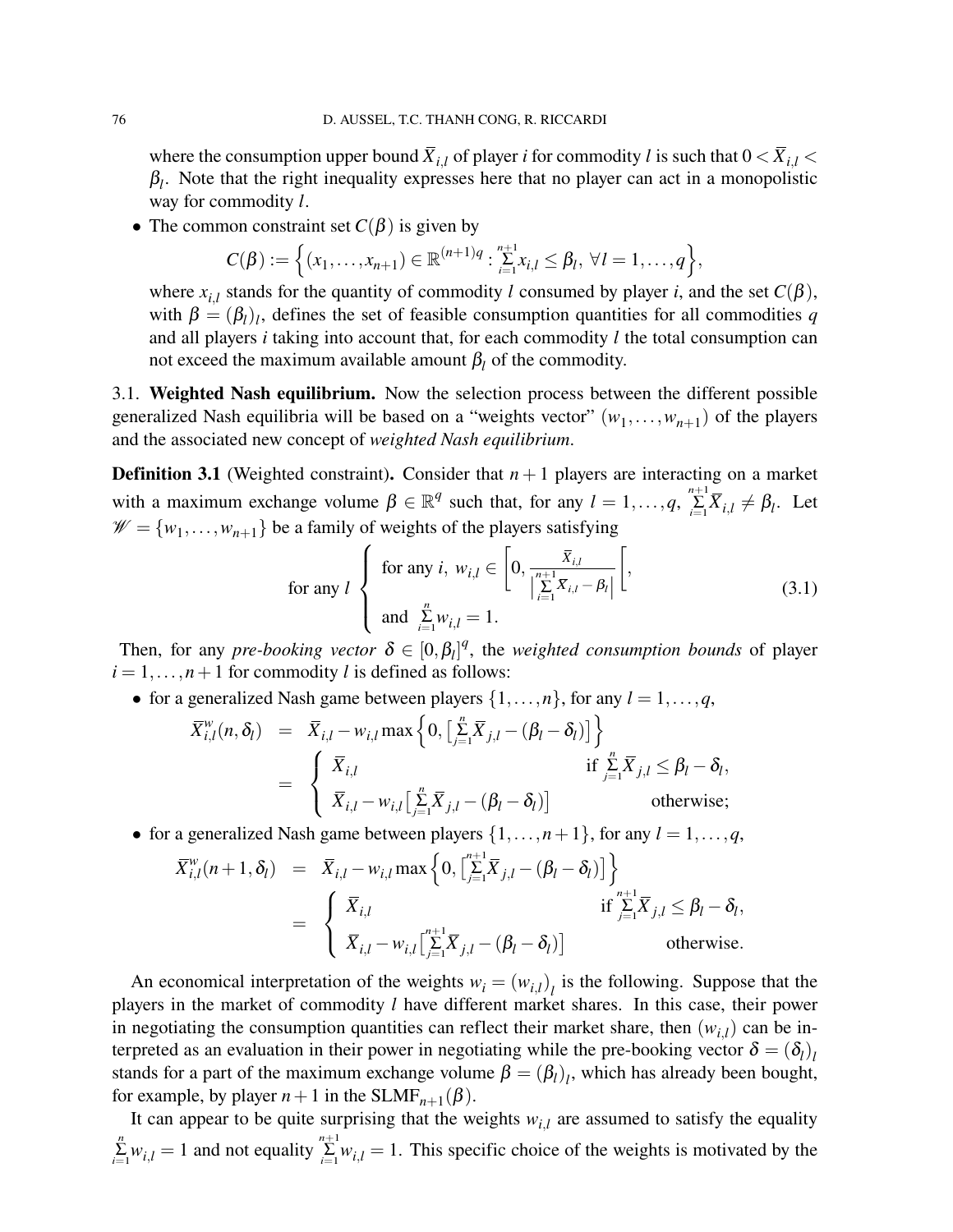fact that the weights are chosen before knowing what kind of game will be faced by the group of *n* players and player  $n + 1$  (SLMF, MLSF, or GNEP) and the fact that condition  $\sum_{i=1}^{n} w_{i,l} = 1$  is needed to ensure that multi-leader-follower games (SLMF and MLSF) will be well-posed. This will be explicitly proved in item (*i*) of the forthcoming Proposition [3.1.](#page-10-0)

**Example 3.1.** Let us consider a game with 4 players and a market in which a goods is sold. Suppose that  $\{x_1, x_2, x_3, x_4\}$  represents the quantity of the goods bought by each player, respectively. The maximum requests of the goods for each player are  $\overline{X}_1 = 3$ ,  $\overline{X}_2 = 5$ ,  $\overline{X}_3 = 6$  and  $\overline{X}_4 = 4$ , respectively. If  $\beta = 20$ , then the four players can buy as much as they want, since  $\sum_{i=1}^{4} \overline{X}_i \leq \beta$ . Suppose now the total availability of the goods reduces to  $\hat{\beta} = 15$  and suppose further the last player 4 has a chance to buy first. If player 4 decides to buy a quantity  $x_4 = 4$ , then the three other players need to play in a Nash game such that  $x_1 + x_2 + x_3 \leq \hat{\beta} - x_4 = 11$ . Since the weighted coefficients of three players are such that  $\sum_{i=1}^{3} w_i = 1$ , all new weighted endowments  $\overline{X}_i^w$ *i* of the players will adapt to be fit the new volume  $\hat{\beta} - x_4$ .

Replacing, in a generalized Nash game, the consumption bounds  $\bar{X}_{i,l}$  by the weighted consumption bounds, leads to the concept of *weighted Nash equilibrium*.

<span id="page-10-1"></span>**Definition 3.2** (Weighted generalized Nash equilibrium problem). Consider that  $n + 1$  players are interacting on a market with a maximum exchange volume  $\beta \in \mathbb{R}^q$  such that, for any  $l =$ 1,...,*q* and  $\sum_{i=1}^{n+1} \overline{X}_{i,l} \neq \beta_l$ . Let  $\mathcal{W} = \{w_1, \ldots, w_{n+1}\}$  be a given family of weights of the players satisfying condition [\(3.1\)](#page-9-0).

Then, for  $p = n$  or  $p = n + 1$ , and for any pre-booking  $\delta \in [0, \beta_l]^q$ , the *weighted generalized Nash equilibrium problem*  $\text{GNEP}^w_p(\beta - \delta)$  consists of:

> Finding  $\bar{x} = (\bar{x}_1, \dots, \bar{x}_p) \in \mathbb{R}^{qp}$  such that  $\forall i = 1, \dots, p$ ,  $\bar{x}_i$  is a solution of the problem of player *i*

$$
\begin{aligned}\n\left(P_i^{\mathcal{W}}(\bar{x}_{-i})\right) \qquad & \max_{x_i} \ \theta_i(x_i, \bar{x}_{-i}) \\
\text{s.t.} \quad & x_{i,l} \in \left[0, \bar{X}_{i,l}^{\mathcal{W}}(p, \beta_l - \delta_l)\right], \quad \forall l = 1, \dots, q.\n\end{aligned}
$$

The equilibria  $\bar{x} = (\bar{x}_1, \dots, \bar{x}_p)$  are called weighted generalized Nash equilibria and their set will be denoted by  $GNE_p^w(\beta - \delta)$ .

It follows immediately from definitions [3.1](#page-9-1) and [3.2](#page-10-1) that if, for any  $l = 1, ..., q$ ,  $\sum_{j=1}^{p} \overline{X}_{j,l} \leq \beta_l$  $\delta_l$ , then for any  $i = 1, ..., p$  (with  $p = n$  or  $n + 1$ ), one has  $\overline{X}_{i,j}^w$  $\sum_{i,l}^{w}(p,\delta) = \overline{X}_{i,l}$  and thus  $\text{GNE}_{p}^{w}(\beta - \delta)$  $\delta$ ) = GNE<sub>p</sub>( $\beta - \delta$ ). This situation corresponds to the case where the maximum exchange volume is higher than the maximum cumulative consumption of the players.

A natural question arising is the link between the set of generalized Nash equilibria of GNE<sub>p</sub> $(\beta - \delta)$  and the set of weighted Nash equilibria GNE<sup>w</sup><sub>p</sub> $(\beta)$ . As shown in the forthcoming proposition, any weighted generalized Nash equilibrium is actually a generalized Nash equilibrium of  $\text{GNEP}_p(\beta - \delta)$  thus bringing to the fore that replacing the consumption bounds by the weighted consumption bounds leads to a selection process on the Nash equilibria.

<span id="page-10-0"></span>**Proposition 3.1.** *Consider that n* + 1 *players are interacting on a market with a maximum*  $P(X|X) = \{x \in \mathbb{R}^d : |X| \leq \max\{x, y\} \}$  *exchange volume*  $\beta \in \mathbb{R}^d$  *such that, for any*  $l = 1, \ldots, l$ ,  $\sum_{i=1}^{n+1} \overline{X}_{i,l} \neq \beta_l$ . Let  $\mathcal{W} = \{w_1, \ldots, w_{n+1}\}$ *be a family of weights of the players satisfying condition*  $(3.1)$ *.*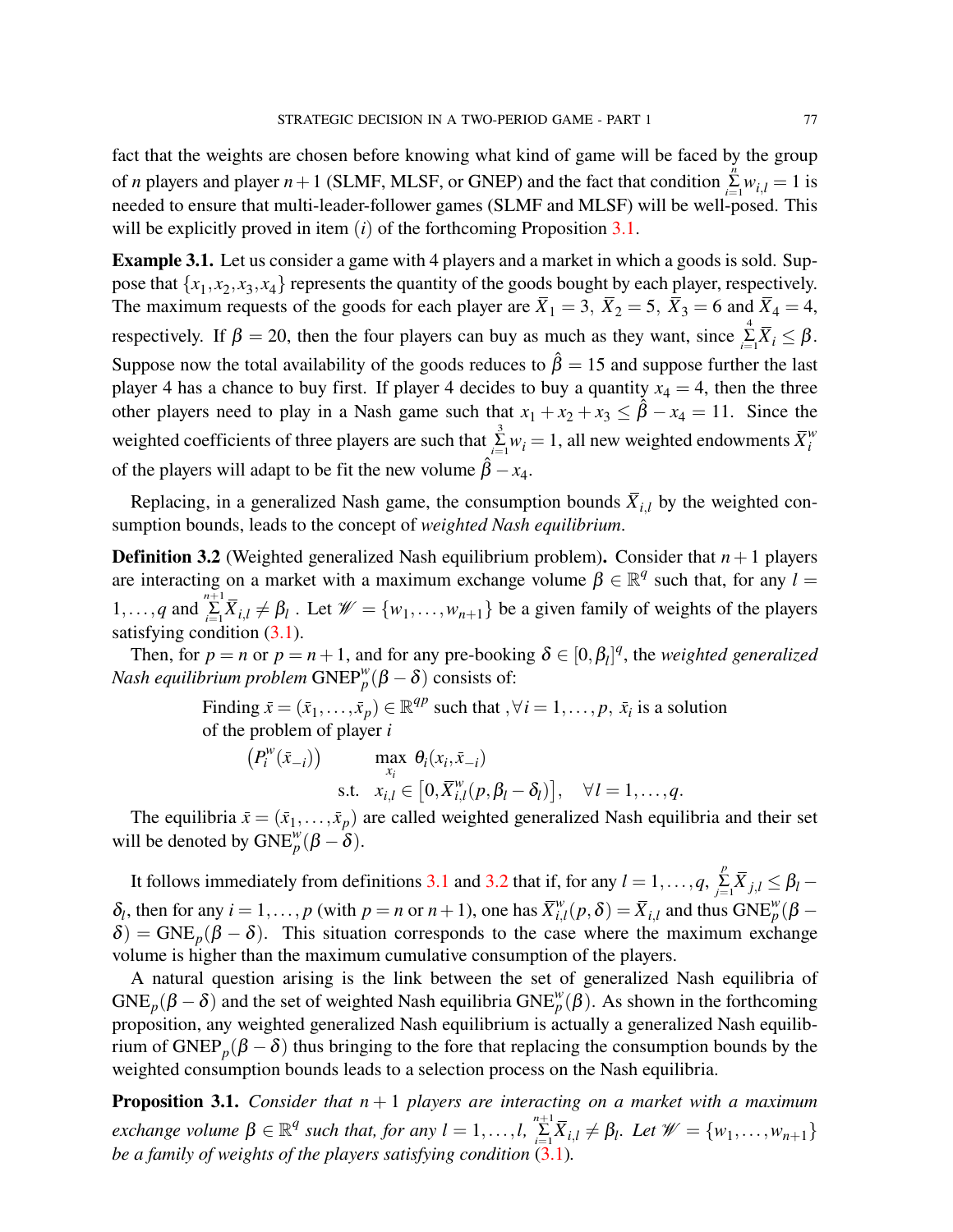*Then, for*  $p = n$  *or*  $p = n + 1$  *and any pre-booking*  $\delta \in [0, \beta_l]^q$ *, one has:* 

- *i*) *Let*  $l \in \{1, ..., q\}$ *. If, for any*  $i = 1, ..., p$ *, x*<sub>*i*,l</sub>  $\in [0, \overline{X}_{i,j}^w]$  $\left[\sum_{i,l}^{w}(p, \beta_l - \delta_l)\right]$ , then  $\sum_{i=1}^{p}x_{i,l} \leq \beta_l - \delta_l$ ;
- *ii*) *Any weighted generalized Nash equilibrium is actually a generalized Nash equilibrium of*  $GNEP_p(\beta - \delta)$ *, that is,*

$$
{\rm GNE}_{p}^{w}(\beta-\delta)\subseteq {\rm GNE}_{p}(\beta-\delta).
$$

*Proof.* Let us first observe that, as an immediate consequence of the definition of weighted consumption bounds, one has, for any  $i = 1, ..., p$  and any  $l = 1, ..., q$ ,  $\overline{X}_{i,j}^{w}$  $\sum_{i,l}^w(p,\boldsymbol{\delta}) \leq \overline{X}_{i,l}.$ 

To prove *i*), let us first consider the case  $p = n$ . If  $\sum_{j=1}^{n} \overline{X}_{j,l} \leq \beta_l - \delta_l$ , then, for any *i*,  $\overline{X}_{i,j}^w$  $\sum_{i,l}^w (p, \beta_l \delta_l$ ) =  $\overline{X}_{i,l}$  and the desired inequality is trivially fulfilled. So let us assume that  $\sum_{j=1}^{n} \overline{X}_{j,l} > \beta_l - \delta_l$ and, for any  $i = 1, \ldots, n$ ,  $x_{i,l} \in [0, \bar{X}_{i,l}^w]$  $\int_{i,l}^{w} (n, \beta_l - \delta_l)$ . Then one can deduce that

$$
\sum_{i=1}^{n} x_{i,l} \leq \sum_{i=1}^{n} \overline{X}_{i,l}^{w}(n, \beta_{l} - \delta_{l})
$$
\n
$$
= \sum_{i=1}^{n} \overline{X}_{i,l} - \sum_{i=1}^{n} w_{i,l} \left( \sum_{k=1}^{n} \overline{X}_{k,l} - (\beta_{l} - \delta_{l}) \right)
$$
\n
$$
= \sum_{i=1}^{n} \overline{X}_{i,l} - \sum_{k=1}^{n} \overline{X}_{k,l} + (\beta_{l} - \delta_{l}) = \beta_{l} - \delta_{l}
$$

.

Now in the case  $p = n + 1$ , since the case  $\sum_{j=1}^{n+1} \overline{X}_{j,l} \leq \beta_l - \delta_l$  is as immediate as above, let us assume that  $\sum_{j=1}^{n+1} \overline{X}_{j,l} > \beta_l - \delta_l$  and, for any  $i = 1, ..., n+1$ ,  $x_{i,l} \in [0, \overline{X}_{i,l}^w]$  $\int_{i,l}^{w} (n+1, \beta_l - \delta_l)$ . Then, similarly,

$$
\sum_{i=1}^{n+1} x_{i,l} \leq \sum_{i=1}^{n+1} \overline{X}_{i,l}^{w}(n+1, \beta_l - \delta_l)
$$
\n
$$
= \sum_{i=1}^{n+1} \overline{X}_{i,l} - \sum_{i=1}^{n+1} w_{i,l} (\sum_{k=1}^{n+1} \overline{X}_{k,l} - (\beta_l - \delta_l))
$$
\n
$$
= \sum_{i=1}^{n+1} \overline{X}_{i,l} - (1 + w_{n+1}) (\sum_{k=1}^{n+1} \overline{X}_{k,l} - (\beta_l - \delta_l))
$$
\n
$$
= \sum_{i=1}^{n+1} \overline{X}_{i,l} - \sum_{k=1}^{n+1} \overline{X}_{k,l} + (\beta_l - \delta_l) - w_{n+1} (\sum_{k=1}^{n+1} \overline{X}_{k,l} - (\beta_l - \delta_l))
$$
\n
$$
\leq \beta_l - \delta_l.
$$

Now *ii*) is a direct consequence of (*i*). Indeed, according to (*i*), GNEP<sub>p</sub>( $\beta - \delta$ ) can be simplified in

Finding  $\bar{x} = (\bar{x}_1, \dots, \bar{x}_p) \in \mathbb{R}^{qp}$  such that, for any  $i = 1, \dots, p$ ,  $\bar{x}_i$  is a solution of the problem of player *i*

$$
\max_{x_i} \theta_i(x_i, \bar{x}_{-i})
$$
  
s.t.  $x_{i,l} \in [0, \bar{X}_{i,l}], \quad l = 1 \dots, q.$ 

and thus any weighted generalized Nash equilibrium of  $\text{GNEP}_{p}^{w}(\beta - \delta)$  is actually a generalized Nash equilibrium of GNEP<sub>p</sub> $(\beta - \delta)$ .

Let us first observe that, as a consequence of item (*i*), the fundamental inequality " $\sum_{i=1}^{p} x_{i,l} \leq$  $\beta_l - \delta_l$ <sup>"</sup> stating that the total consumption of a commodity *l* cannot exceed the maximum exchange volume  $\beta_l - \delta_l$  of this commodity can be dropped from the GNEP of the three models

*i*=1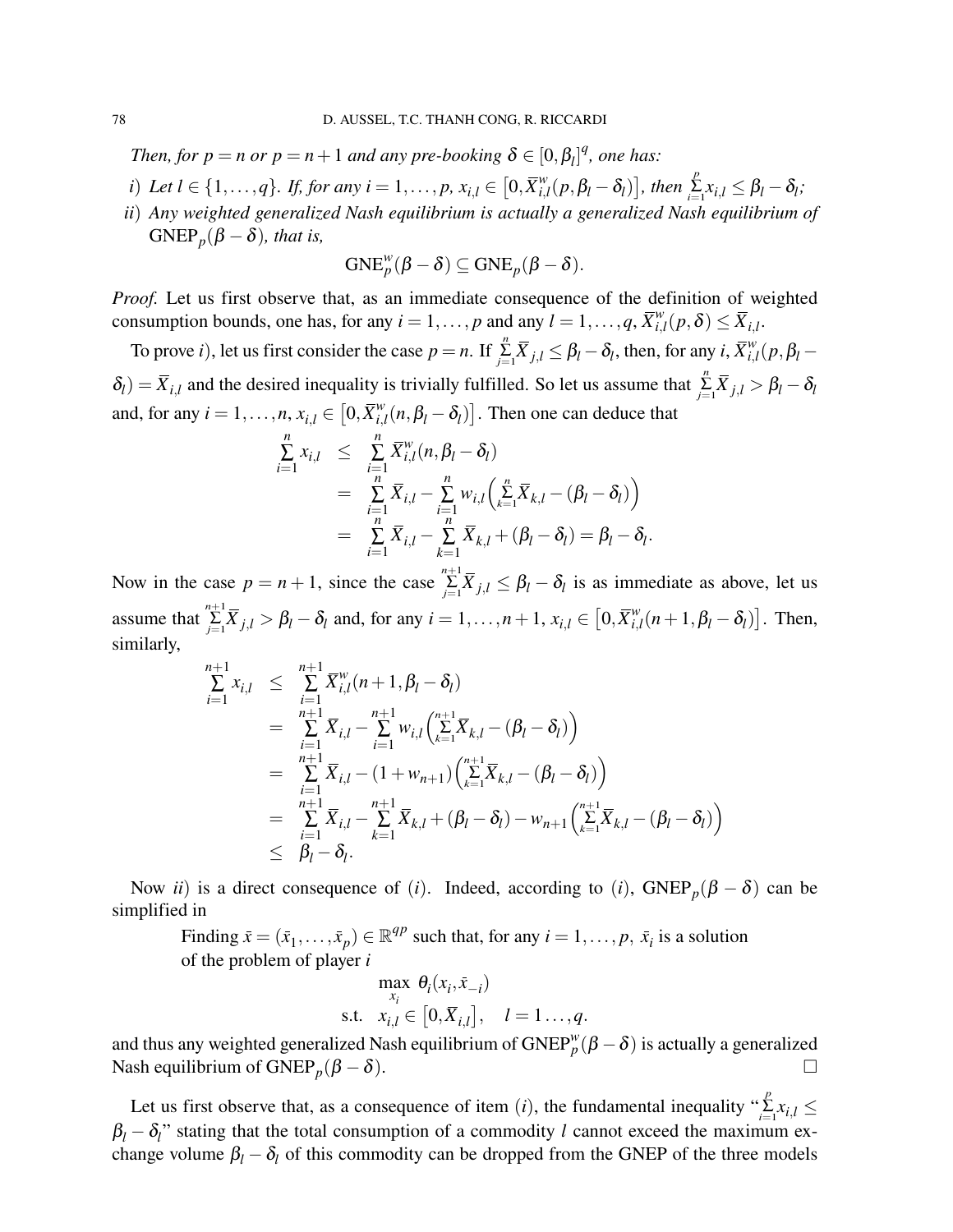$SLMF_{n+1}(\beta)$ , GNEP<sub>n+1</sub>( $\beta$ ), and MLSF<sub>n+1</sub>( $\beta$ ) as soon as one considers "weighted formulation".

Thus, according to Proposition [3.1](#page-10-0) (*ii*), the weighted Nash equilibria can be interpreted as a selection process of the generalized Nash equilibria of  $\text{GNEP}_n(\beta)$ . In addition to the fact that the formulation of  $\text{GNEP}_{n}^{w}(\beta)$  is simpler than the one of  $\text{GNEP}_{n}(\beta)$ , one can wonder what is the real improvement considering this selection process. There are two main reasons:

- First as it will be shown in the forthcoming Proposition [3.2,](#page-12-0) it can be proved that, given a family  $\mathcal{W} = \{w_1, \ldots, w_{n+1}\}\$  of weights of the players satisfying conditions [\(3.1\)](#page-9-0) and under mild assumptions, there exists a unique weighted generalized Nash equilibrium. This uniqueness property will be of course of main importance when considering, in Sec-tion [3.2](#page-14-0) and afterwards, weighted version of problems  $SLMF_{n+1}(\beta)$ ,  $GNEP_{n+1}(\beta)$  and  $MLSF_{n+1}(\beta)$ . Indeed the "GNEP part" of Assumption [2.2-](#page-5-0)*b*) will be automatically satisfied while no "optimistic" or "pessimistic" formulations will be needed in the weighted version of  $SLMF_{n+1}(\beta)$  and  $MLSF_{n+1}(\beta)$ .
- The second main reason to consider weighted Nash equilibrium is that it will drastically simplify the structure of the three models  $SLMF_{n+1}(\beta)$ ,  $GNEP_{n+1}(\beta)$  and  $MLSF_{n+1}(\beta)$ (see Remark [3.1](#page-12-1) and Proposition [3.3\)](#page-15-0).

<span id="page-12-0"></span>**Proposition 3.2.** *Consider that*  $n+1$  *players are interacting on a market with a maximum*  $P(X|X) = \{x \in \mathbb{R}^d : |X| \leq \max\{x, y\} \}$  *exchange volume*  $\beta \in \mathbb{R}^d$  *such that, for any*  $l = 1, \ldots, q$ ,  $\sum_{i=1}^{n+1} \overline{X}_{i,l} \neq \beta_l$ . Let  $\mathcal{W} = \{w_1, \ldots, w_{n+1}\}$ *be a given family of weights of the players satisfying conditions* [\(3.1\)](#page-9-0)*.*

Let  $p = n$  or  $p = n + 1$  and  $\delta \in [0, \beta_l]^q$  be a pre-booking vector. Assume that, for any  $i =$ 1,..., *p*, the function  $θ_i(·, x_{-i})$  is continuous in both variables  $x_i$  and  $x_{-i}$  and for any  $x_{-i}$  ∈  $\prod_{\substack{k=1 \ k \neq i}}^p$  $\prod_{l=1}^{q}$  [0, $\overline{X}_{k,l}$ ], the function  $\theta_i(\cdot, x_{-i})$  *is diagonally strictly concave. Then,*

- *i*)  $\text{GNEP}_{p}^{w}(\beta \delta)$  *admits a unique weighted Nash equilibrium*  $\bar{x}^{w} = (\bar{x}_{1}^{w})$  $y_1^w, \ldots, \bar{x}_p^w$ *p ;*
- *ii*) If  $q = 1$  and argmax  $\theta_i(x_i, x_{-i})$  is a singleton (denoted by  $\{x_i^{\star}\}\)$  independently of the value  $x_i \in \mathbb{R}^q_+$ *of x*−*<sup>i</sup> , then*

$$
\forall i = 1, \ldots, p, \quad \bar{x}_i^w = \begin{cases} \bar{X}_i^w(p, \beta - \delta) & \text{if } \bar{X}_i^w(p, \beta - \delta) < x_i^\star, \\ x_i^\star & \text{otherwise.} \end{cases}
$$

Note that in case *ii*) (that is with  $q = 1$ ), the notation  $\overline{X}_i^w$  $\int_a^w (p, \beta - \delta)$  is a shortcut for  $\bar{X}^w_{i, \delta}$  $\binom{w}{i,1}(p,\beta \delta$ ).

<span id="page-12-1"></span>**Remark 3.1.** The proof of Proposition [3.2](#page-12-0) is a direct consequence of the following important observation: the use of the selection process through weighted Nash equilibrium allows to transform the bounded strategy generalized Nash game  $GNEP_p(\beta)$  into the (classical) Nash game GNEP<sup>*w*</sup>( $\beta$ ). Indeed one can easily observe that in Definition [3.2](#page-10-1) the constraint set of problem  $(P_i^w)$  $p_i^{\mathcal{W}}(\bar{x}_{-i})$  does not depend on the values of the other player strategies. It is thus an important advantage of the proposed selection process.

*Proof.* Taking into account Remark [3.1,](#page-12-1) one simply has to prove the existence and uniqueness of the classical Nash game  $\text{GNEP}_{p}^{w}(\beta)$ . For each  $i = 1, ..., p$ , the constraints set  $\prod_{l=1}^{q} [0, \overline{X}_{i,l}^{w}]$  $\begin{bmatrix} w \\ i,l \end{bmatrix}$  of the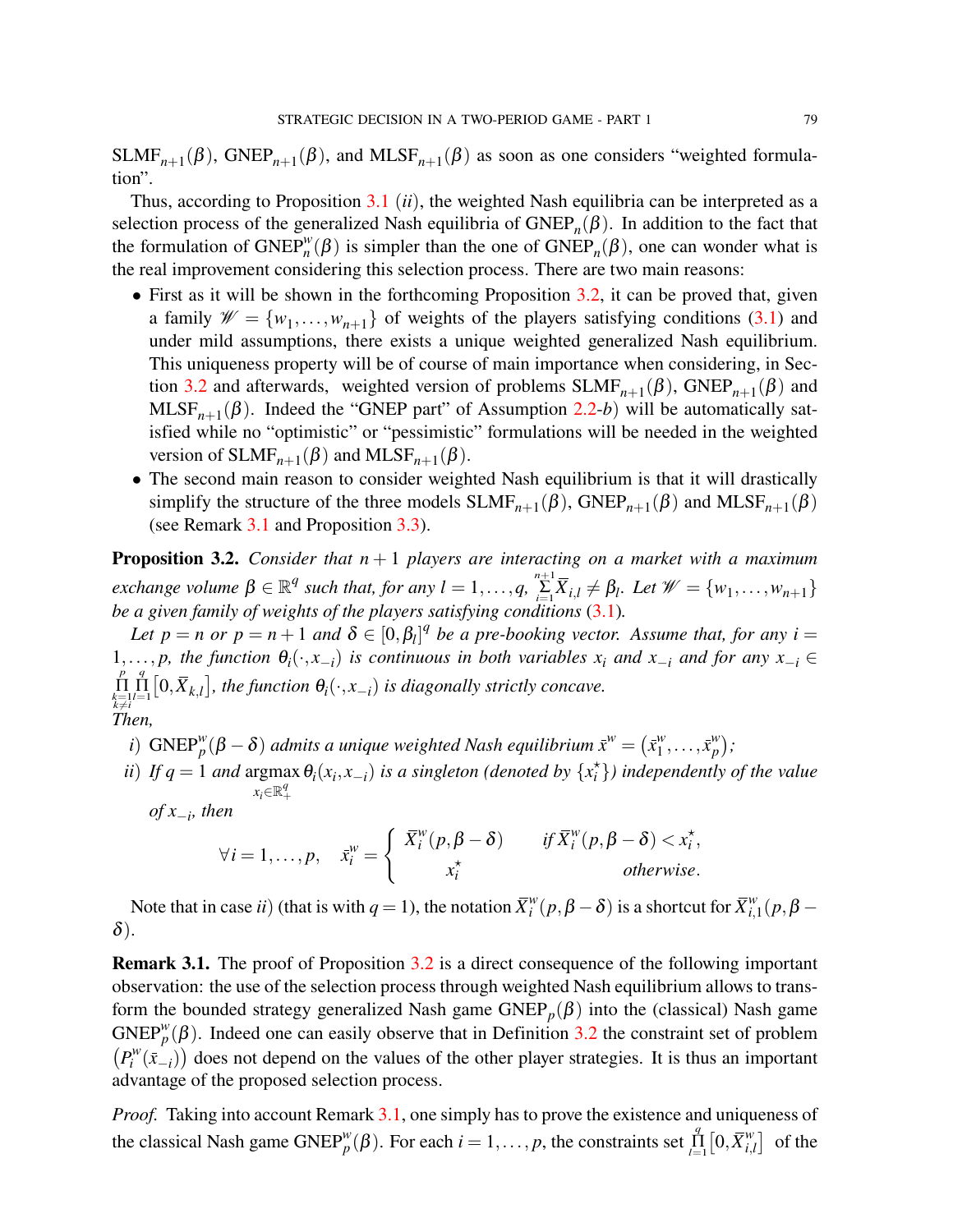corresponding optimization problem *P w*  $\int_{i}^{w}(x_{-i})$  is non-empty, convex and compact in  $\mathbb{R}^*$ . On the other hand, the function  $(x_i, x_{-i}) \mapsto \theta_i(x_i, x_{-i})$  is continuous in both  $x_i$  and  $x_{-i}$  and diagonally strictly concave in  $x_i$ . Thus the existence of a weighted Nash equilibrium can be derived from [\[16\]](#page-18-15).

Now let  $q = 1$  and  $\bar{x}$  be an equilibrium of  $\text{GNEP}_{p}^{w}(\beta)$ . Then, for every  $i = 1, ..., p$ ,

$$
\bar{x}_i \in \underset{[0,\overline{X}_i^w(p,\beta-\delta)]}{\operatorname{argmax}} \theta_i(x_i,\bar{x}_{-i}).
$$

If  $x_i^* \in [0, \overline{X}_i^w]$  $\left[ \begin{array}{c} w \\ w \end{array} \right]$  (*p*,  $\beta - \delta$ ) (*b*), then one clearly has  $\bar{x}_i = x_i^*$  $\overrightarrow{x_i}$ . Otherwise  $x_i^* > \overline{X_i^w}$  $i^w$  $(p, \beta_l - \delta_l)$ , then we have argmax  $\theta_i(x_i, \bar{x}_{-i}) = \bar{X}_i^w$  $[0,\overline{X}_i^w]$  $\theta_i^{\nu}(p, \beta - \delta)$  since the function  $\theta_i(\cdot, x_{-i})$  is strictly increasing on  $[0,\overline{X}_i^w]$  $_{i}^{w}(p, \beta - \delta)$ ] . В последните последните последните последните последните последните последните последните последните последн<br>В последните последните последните последните последните последните последните последните последните последнит

**Example 3.2.** In a game where there are 3 players sharing a single-commodity market, let us consider a generalized Nash equilibrium problem between 2 players with exchange volume  $\beta = 25$ , then GNEP<sub>2</sub>(25) is defined as follows.

$$
\begin{array}{ll}\n\max_{x_1} 60x_1 - 2x_1^2 & \max_{x_2} 60x_2 - 1.5x_2^2\\ \n\text{s.t.} & \n\begin{cases}\n x_1 \in [0, 12], \\
 x_1 + \bar{x}_2 \le 25,\n\end{cases} & \text{and} & \n\text{s.t.} & \n\begin{cases}\n x_2 \in [0, 18], \\
 x_2 + \bar{x}_1 \le 25.\n\end{cases}\n\end{array}
$$

We are searching for a vector  $\bar{x} = (\bar{x}_1, \bar{x}_2) \in \mathbb{R}^2$  such that  $\bar{x}_1$  and  $\bar{x}_2$  are solutions of the  $GNEP<sub>2</sub>(25)$ . The equilibria for this problem are

$$
GNE_2(25) = \left\{ (x_1, x_2) \in \mathbb{R}_+^2 : x_1 + x_2 = 25, x_1 \le 12, x_2 \le 18 \right\},\
$$

which clearly contains several (actually an infinite number of) couples. However, for each weighted coefficient  $w = (w_1, w_2) = (w_1, 1 - w_1) \in [0, \frac{2}{5}] \times [0, \frac{3}{5}]$ , there is a unique weighted equilibrium

GNE<sub>2</sub><sup>w</sup>(25) = 
$$
\begin{cases} x_1 + x_2 = 25, \\ (x_1, x_2) \in \mathbb{R}_+^2 : x_1 \le 12 - w_1 \max\{0, 12 + 18 - 25\}, \\ x_2 \le 18 - w_2 \max\{0, 12 + 18 - 25\} \end{cases}
$$

$$
= \{ (12 - 5w_1, 18 - 5w_2) \}
$$

$$
= \{ (12 - 5w_1, 13 + 5w_1) \}.
$$

Then, it can be easily observed that a weighted Nash equilibrium is a selection of the classical Nash equilibrium corresponding to the coefficient *w*, that yields the uniqueness of  $\text{GNEP}_{2}^{w}(25)$ coming from original  $GNEP_2(25)$ .

Let us now consider the same setting except for a change to the value of  $\beta = 32$ . The new  $GNEP<sub>2</sub>(32)$  has a unique equilibrium and both classical and weighted GNEPs admit the same equilibrium,  $GNE_2(32) = GNE_2^w(32) = (12, 18)$ . To conclude, under some appropriate assumptions on the value of exchange volume and constraint sets, GNEP can achieve the equilibrium uniqueness, while for  $\text{GNEP}^w$  it is surely guaranteed.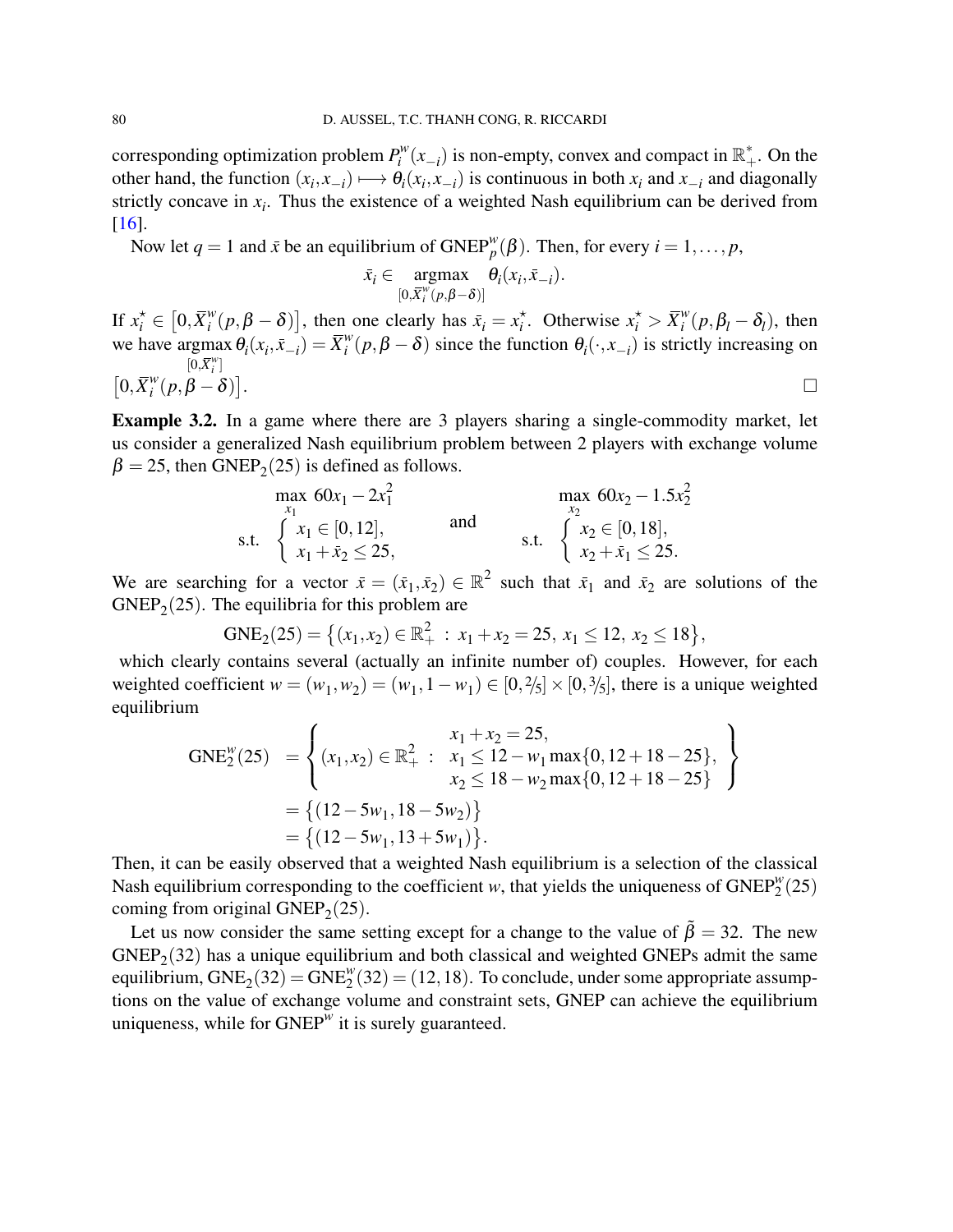<span id="page-14-1"></span>

FIGURE 1. An illustration for classical and weighted Nash equilibria.

In Figure [1,](#page-14-1) a comparison between the unique equilibrium of the  $GNEP_2^w(25)$  and the equilibria in the  $GNEP_2(25)$  is depicted.

<span id="page-14-0"></span>3.2. **Weighted multi-leader-follower exchange models.** Let us now come back to the three initial models  $SLMF_{n+1}(\beta)$ ,  $GNEP_{n+1}(\beta)$ , and  $MLSF_{n+1}(\beta)$ . By taking into account Propo-sition [3.1](#page-10-0) (*i*) and Proposition [3.2,](#page-12-0) we can now replace them with  $SLMF_{n+1}^w(\beta)$ ,  $GNEP_{n+1}^w(\beta)$ and MLSF $_{n+1}^{w}(β)$ , by considering weighted Nash equilibrium instead of generalized Nash equilibrium. The three new formulations are defined as follows.

# $a)$  The weighted single-leader-multi-follower game  $\text{SLMF}^w_{n+1}(\pmb{\beta})$  :

An  $(n + 1)$ -player single-leader-multi-follower game after the arrival of player  $n + 1$  is defined as

$$
(\bar{P}^w(\beta)) \qquad \max_{x_{n+1}} \theta_{n+1}(x_{n+1}, x_{-(n+1)})
$$
  
s.t. 
$$
\begin{cases} 0 \le x_{n+1,l} \le \bar{X}_{n+1,l}, & l = 1, ..., q, \\ (x_1^w, ..., x_n^w) = Eq^w(\beta - x_{n+1}), \end{cases}
$$

where  $Eq^{w}(\beta - x_{n+1})$  is the unique weighted Nash equilibrium of  $GNEP_n^w(\beta - x_{n+1})$  defined by

$$
\forall i = 1, ..., n, \ \left(\bar{P}_i^w(\beta - x_{n+1})\right) \qquad \max_{x_i} \theta_i(x_i, x_{-i})
$$
  
s.t.  $x_{i,l} \in \left[0, \bar{X}_{i,l}^w(n, x_{n+1,l})\right], \quad l = 1, ..., q.$ 

The uniqueness assumption (Assumption [2.2\)](#page-5-0) for  $SLMF^w_{n+1}(\beta)$  can be satisfied by combining a diagonally strict quasi-convexity hypothesis of function  $\theta_{n+1}(\cdot, x_{-(n+1)})$  with Proposition [3.2.](#page-12-0) The unique solution of  $SLMF^w_{n+1}(\beta)$  will be denoted by  $(\bar{x}_n^L)$  $_{n+1}^{L}, \bar{x}_{1}^{F}$  $\overline{X}_1^F, \ldots, \overline{X}_n^F$ *n* ) while the payoff of player  $n+1$  will thus be  $P_h^L$ .  $_{n+1}^{\mu}(\beta).$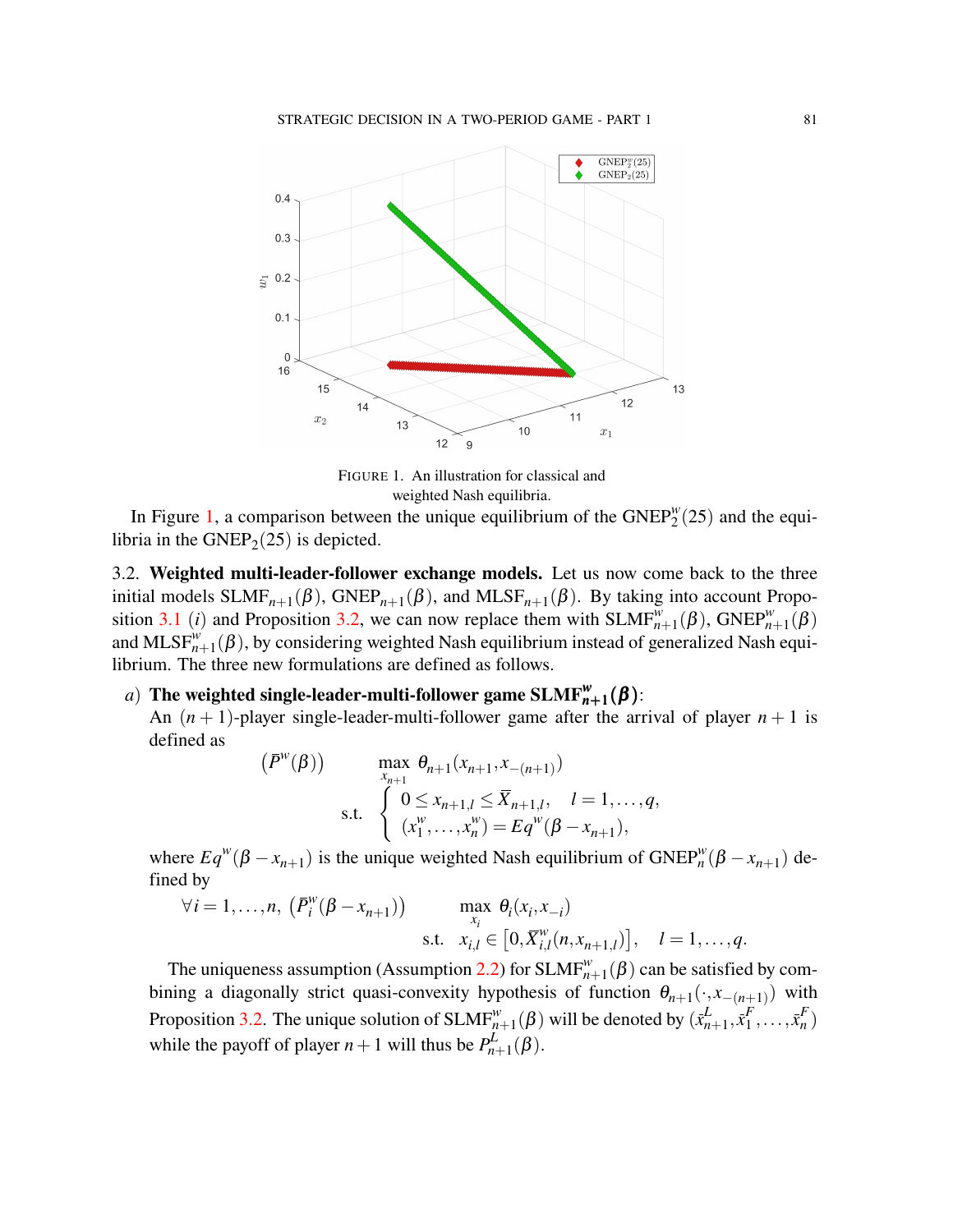# *b*) The weighted generalized Nash equilibrium problem  $\text{GNEP}_{n+1}^w(\boldsymbol{\beta})$ :

An  $(n+1)$ -player generalized Nash game after the arrival of player  $n+1$  is defined as

$$
\forall i = 1,\ldots,n+1, \quad (\widetilde{P}_i^w(\beta)) \quad \max_{x_i} \theta_i(x_i,x_{-i})
$$
  
s.t.  $x_{i,l} \in [0,\overline{X}_{i,l}^w(n+1,0)], \quad l=1,\ldots,q.$ 

The uniqueness assumption (Assumption [2.2\)](#page-5-0) for  $GNEP_{n+1}^w(\beta)$  can be satisfied sim-ply through Proposition [3.2.](#page-12-0) The unique solution of  $GNEP_{n+1}^{w}(β)$  will be denoted by  $(\bar{x}_1^G)$  $\overline{G}_1, \ldots, \overline{x}_n^G$  $_{n}^{G}$ ,  $\bar{x}_{n}^{G}$  $_{n+1}^G$ ) while the payoff of player  $n+1$  will thus be  $P_{n+1}^G$  $p_{n+1}^{\mathbf{G}}(\boldsymbol{\beta}).$ 

# $\epsilon$ ) The weighted multi-leader-single-follower game MLSF $_{\bm{n}+1}^{\bm{w}}(\bm{\beta})$  :

An  $(n + 1)$ -player multi-leader-single-follower game after the arrival of player  $n + 1$  is defined as

$$
\forall i = 1,\ldots,n, \quad (\widehat{P}_i^{\mathcal{W}}(\beta)) \qquad \max_{x_i} \theta_i(x_i, x_{-i})
$$
\ns.t. 
$$
\begin{cases} 0 \le x_{i,l} \le \overline{X}_{i,l}^{\mathcal{W}}(n,0), & l = 1,\ldots,q, \\ x_{n+1} \text{ solves } (\widehat{P}(\beta - \sum_{j=1}^n x_j)), \end{cases}
$$

where

$$
(\widehat{P}(\beta - \sum_{j=1}^{n} x_j)) \qquad \max_{x_{n+1}} \theta_{n+1}(x_{n+1}, x_{-(n+1)})
$$
  
s.t. 
$$
\begin{cases} 0 \le x_{n+1,l} \le \overline{X}_{n+1,l}, & l = 1, ..., q, \\ \sum_{i=1}^{n+1} x_{i,l} \le \beta_l, & l = 1, ..., q. \end{cases}
$$

The uniqueness of *best response*  $x_{n+1}$  of player  $n+1$  can be obtained thanks to a diagonally strict quasi-concavity hypothesis of function  $\theta_{n+1}(\cdot, x_{-(n+1)})$  while the uniqueness of the equilibrium of the upper level generalized Nash game can be inferred from Proposition [3.2.](#page-12-0) The unique solution of MLS $F_{n+1}^{\overline{w}}(\beta)$  will be denoted by  $(\overline{x}_1^L)$  $\frac{L}{1}, \ldots, \bar{x}_n^L$  $\frac{L}{n}, \bar{x}_n^F$  $_{n+1}^{r}$ ) while the payoff of player  $n+1$  will thus be  $P_{n-1}^F$  $p_{n+1}^r(\beta).$ 

Note that, besides the use of weighted consumption bounds, at the upper level, the equation  $\sum_{i=1}^{n+1} x_i \leq \beta$  is maintained in the lower level because Proposition [3.1](#page-10-0) *(i)* cannot be used here.

Let us now end this section by providing explicit formulae for the solutions of the three models that player  $n+1$  can face, that are  $SLMF_{n+1}^{\hat{w}}$ ,  $GNEP_{n+1}^{\hat{w}}$  and  $MLSF_{n+1}^{\hat{w}}$ .

<span id="page-15-0"></span>**Proposition 3.3.** *Consider that n*+1 *players are interacting on a market with one commodity*  $(q = 1)$  and a maximum exchange volume  $\beta \in \mathbb{R}$  such that  $\sum_{i=1}^{n+1} \overline{X}_i \neq \beta$ . Let  $\mathcal{W} = \{w_1, \ldots, w_{n+1}\}$ *be a family of weights of the players satisfying conditions* [\(3.1\)](#page-9-0)*. Assume that, for any*  $i = 1, \ldots, n + 1$ , the function  $\theta_i(\cdot, x_{-i})$  is continuous in both variables  $x_i$  and  $x_{-i}$ . Assume *moreover that for any*  $x_{-i} \in \prod_{\substack{k=1 \ k \neq i}}^{n+1} [0, \bar{X}_k]$ , the function  $\theta_i(\cdot, x_{-i})$  is diagonally strictly concave and  $argmax \theta_i(x_i, x_{-i})$  *is a singleton (denoted by*  $\{x_i^{\star}\}\$ ).

 $x_i$ ∈R<sup>q</sup>

*Then, the following assertions hold:*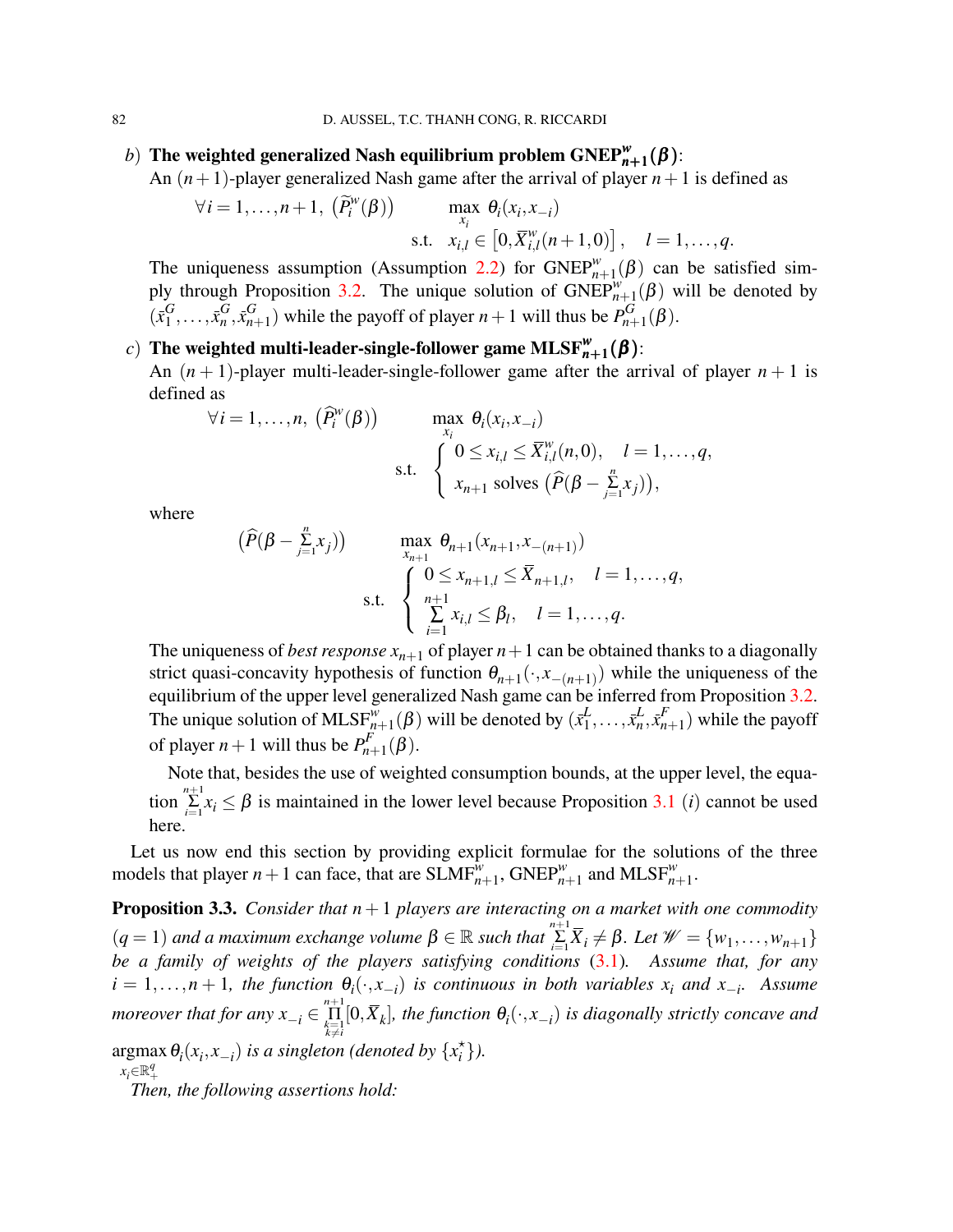*i*) *The game*  $SLMF_{n+1}^w(\beta)$  *admits a unique solution*  $\bar{x} = (\bar{x}_n^L)$  $_{n+1}^{L}, \bar{x}_1^{F}$  $\overline{X}_1^F, \ldots, \overline{X}_n^F$ *n* )*, where the leadertype solution of player*  $n+1$  *is given by* 

$$
\bar{x}_{n+1}^L = \min\{x_{n+1}^*, \bar{X}_{n+1}\},\
$$

*coupled with the follower-type solutions in the lower-level*  $\text{GNEP}^w_n(\beta - x_n^L)$  $_{n+1}^{L}$ ),

$$
\bar{x}_i^F = \min \{ x_i^*, \bar{X}_{n+1}^w(n, \bar{x}_{n+1}^L) \}, \quad \forall i = 1, ..., n.
$$

*ii*) *The*  $\text{GNEP}_{n+1}^w(\beta)$  *admits a unique solution*  $\tilde{x} = (\tilde{x}_1^G)$  $\overline{G}_1, \ldots, \overline{x}_n^G$  $_{n}^{G}$ ,  $\bar{x}_{n}^{G}$ *n*+1 )*, where the solution of each player i is given by*

$$
\bar{x}_i^G = \min \{ x_i^*, \bar{X}_i^w(n+1,0) \}, \quad \forall i = 1,...,n+1.
$$

*iii*) *The game*  $\text{MLSF}^w_{n+1}(\beta)$  *admits a unique solution*  $\hat{x} = (\bar{x}_1^L)$  $\frac{L}{1}, \ldots, \bar{x}_n^L$  $\frac{L}{n}, \bar{x}_n^F$ *n*+1 )*, where the leadertype solutions of the upper-level*  $\text{GNEP}^w_n(\beta)$ *,* 

$$
\bar{x}_i^L = \min\left\{x_i^*, \bar{X}_i^w(n,0)\right\}, \quad \forall i = 1,\ldots,n,
$$

*coupled the follower-type solution of player*  $n+1$  *is given by* 

$$
\bar{x}_{n+1}^F = \min \{ x_{n+1}^*, \bar{X}_{n+1}, \beta - \sum_{i=1}^n \bar{x}_i^L \}.
$$

*Proof. i*) (SLMF $_{n+1}^w$ ): Let us first observe that for solving the upper-level optimization problem, the equilibrium in the lower-level  $\text{GNEP}_{n}^{w}(\beta - x_{n+1})$  has to be inferred. Since the objective function of each player *i* in the Nash game at the lower level is continuous and diagonally strictly concave, according to Proposition [3.2](#page-12-0) (*ii*), a unique weighted Nash equilibrium can be obtained for the GNEP<sup>*w*</sup> ( $\beta - x_{n+1}$ ), that is,

$$
x_l^F = \{x_1, \dots, x_n\}
$$
  
=  $\left\{\min \{x_1^*, \overline{X}_{n+1}^w(n, x_{n+1})\}, \dots, \min \{x_n^*, \overline{X}_{n+1}^w(n, x_{n+1})\}\right\}.$ 

Thus, the single leader problem  $(\bar{P}(\beta))$  turns out to express as

$$
(\bar{P}(\beta)) \qquad \max_{x_{n+1}} \theta_{n+1}(x_{n+1}, x_{-(n+1)})
$$
  
s.t. 
$$
\begin{cases} 0 \le x_{n+1} \le \bar{X}_{n+1}, \\ (x_1, \dots, x_n) = x_l^F. \end{cases}
$$

Thanks to concavity of function  $\theta_{n+1}$ , this problem admits a unique solution

$$
\bar{x}_{n+1}^L = \min \{ x_{n+1}^*, \bar{X}_{n+1} \}.
$$

and

$$
\bar{x}_i^F = \min\left\{x_i^\star, \bar{X}_{n+1}^w(n, \bar{x}_{n+1}^L)\right\}, \quad \forall i = 1, \ldots, n.
$$

*ii*) (GNEP<sup>*w*</sup><sub>*n*+1</sub>): The results follows directly from Proposition [3.2](#page-12-0) *(ii)* for  $p = (n+1)$  and the  $(n+1)$ -player game GNEP<sup>*w*</sup><sub>*n*+1</sub>( $\beta$ ).

*iii*) (MLSF $_{n+1}^w$ ): Let us consider the lower-level optimization problem. Player *n* + 1 optimizes the objective function taking as already settled the optimal decision of the upper-level problem. Looking at the constraint set, we have  $0 \le x_{n+1} \le \min\left\{ \overline{X}_{n+1}, \beta - \sum_{i=1}^{n} x_i^L \right\}$  $\left\{\begin{array}{c} L \\ i \end{array}\right\}$ . Then, since the objective function is diagonally strictly concave and the constraint set is boxed, we can conclude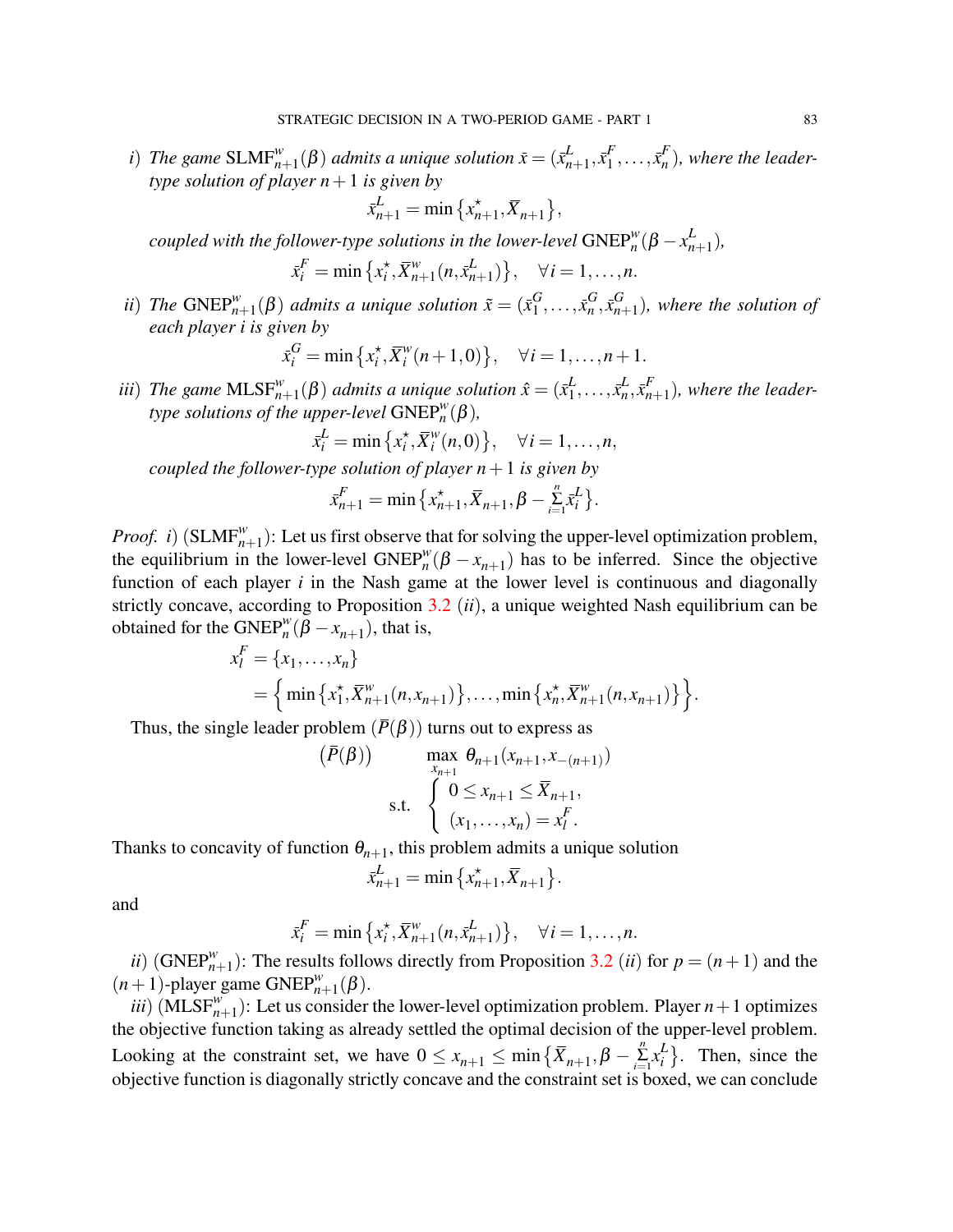that the parametrized optimal solution of player  $n+1$  is

$$
x_{n+1}^F = \min \left\{ x_{n+1}^*, \min \left\{ \bar{X}_{n+1}, \beta - \sum_{i=1}^n x_i^L \right\} \right\}
$$
  
= 
$$
\min \left\{ x_{n+1}^*, \bar{X}_{n+1}, \beta - \sum_{i=1}^n x_i^L \right\}.
$$

And thus the leader's problems  $(\widehat{P}_i^w(\beta))_{i=1,\dots,n}$  or namely  $\text{GNEP}_n^w(\beta)$  turns out to be expressed as

$$
\forall i = 1, \dots, n, \; (\widehat{P}_i(\beta)) \qquad \max_{x_i} \theta_i(x_i, x_i),
$$
  
s.t. 
$$
\begin{cases} 0 \le x_i \le \overline{X}_i^w(n,0), \\ x_{n+1} = x_{n+1}^F. \end{cases}
$$

Then by applying Proposition [3.2](#page-12-0) *(ii)* with  $p = n$ , we obtain a unique weighted Nash equilibrium

$$
\bar{x}_l^L = \{\bar{x}_1^L, \dots, \bar{x}_n^L\} \n= \left\{ \min \{x_1^*, \bar{X}_1^w(n,0)\}, \dots, \min \{x_n^*, \bar{X}_n^w(n,0)\} \right\}.
$$

And thus,

$$
\bar{x}_{n+1}^F = \min \left\{ x_{n+1}^*, \bar{X}_{n+1}, \beta - \sum_{i=1}^n \bar{x}_i^L \right\}.
$$

Finally, the MLSF $_{n+1}^w(\beta)$  admits a unique equilibrium  $\hat{x}_l = (\bar{x}_1^L)$  $\frac{L}{1}, \ldots, \bar{x}_n^L$  $\frac{L}{n}, \bar{x}_n^F$  $_{n+1}^{r}$ ) and the proof is complete.  $\Box$ 

### 4. CONCLUSION

A game in which *n* players are interacting in a generalized Nash game with an additional player  $n+1$  waiting for entry has been analysed. This work generalizes the approach by von Stengel [\[6\]](#page-18-5) in the case of a duopoly game. The new player can face several possibilities to interoperate with the group of *n* players. In particular, the gap of the new player's payoff between two possible models is evaluated: on the one hand a non-cooperative model in which this player is one of the players of a Nash game (one-level game) and on the other hand a bi-level game in which this player plays the role of a common follower or common leader. Then, three different kinds of games,  $SLMF_{n+1}$ ,  $GNEP_{n+1}$ , and  $MLSF_{n+1}$  are taken into account in order to estimate the  $(n+1)$ -player equilibria. The new concepts of optimal, safe and neutral strategy have been introduced for player  $n+1$ , in the case where the exact period to move can be determined. When an optimal choice of the period to play is not available, the concepts of most/lowest beneficial strategies can be used to support the decision.

A special attention has been given on defining the set of practicable equilibria in case of GNEP, and the new notion of weighted Nash equilibrium has been introduced. The weighted Nash equilibria can be interpreted as a selection process of the generalized Nash equilibria. Then it has been proved that, given a family of weights of the players satisfying some conditions (see  $(3.1)$ ) and under mild assumptions, there exists a unique weighted generalized Nash equilibrium. This uniqueness property has been then used when considering a weighted version of problems  $SLMF_{n+1}^w$ ,  $GNEP_{n+1}^w$  and  $MLSF_{n+1}^w$ , to avoid "optimistic" or "pessimistic" formulations. Accordingly, a comprehensive framework for equilibria of three kinds of games is established. This former setting, finally, is the basis for the latter step, namely Part 2 of this